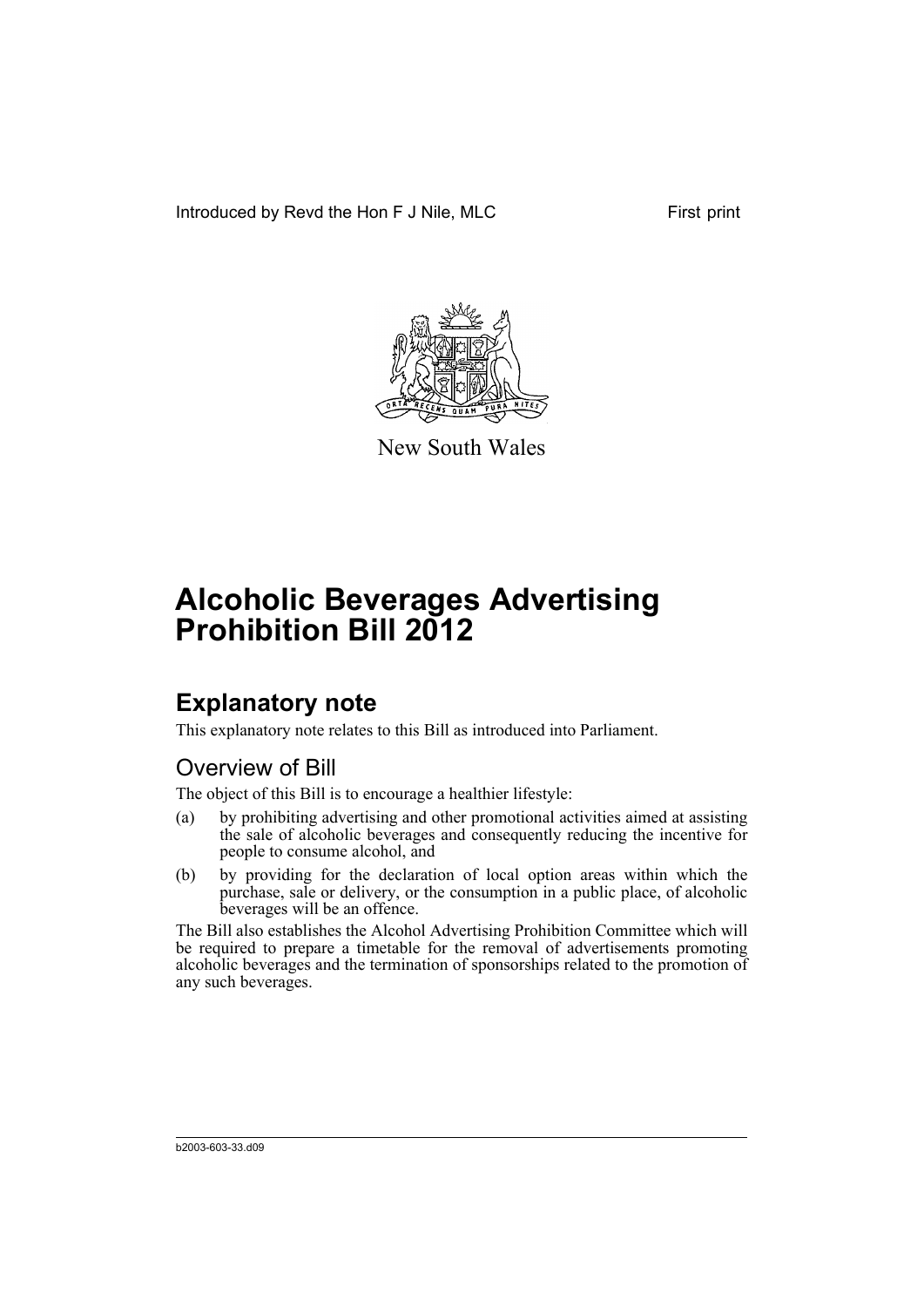Explanatory note

# Outline of provisions

# **Part 1 Preliminary**

**Clause 1** sets out the name (also called the short title) of the proposed Act.

**Clause 2** provides for the commencement of the proposed Act on the date of assent to the proposed Act.

**Clause 3** provides that the proposed Act will bind the Crown.

**Clause 4** states the purposes of the proposed Act as the following:

- (a) the discouragement of alcohol consumption by:
	- (i) persuading young people not to drink and not to abuse alcoholic beverages,
	- (ii) limiting exposure of young people and children to persuasion to drink alcoholic beverages,
	- (iii) encouraging drinkers of other beverages not to start drinking alcoholic beverages,
	- (iv) assisting those who wish to limit or give up alcohol consumption,
- (b) the reduction of alcohol-related:
	- (i) domestic violence,
	- (ii) deaths,
	- (iii) road accidents,
	- (iv) crimes and other violence,
- (c) the prevention of alcohol-related illness (such as cirrhosis of the liver),
- (d) the reduction of the harmful impact of alcohol in the home and in workplaces and industry generally.

**Clause 5** defines certain terms used in the proposed Act.

# **Part 2 Offences relating to promotion of alcoholic beverages**

**Clause 6** prohibits the commercial advertising of alcoholic beverages:

- (a) where the advertisement can be seen or heard from a public place, or
- (b) on radio or television, if there is a material benefit to the owner of the radio or television station, or
- (c) on unsolicited things distributed to the public, or
- (d) by means of articles (such as newspapers or books) sold, hired or supplied for some benefit,

but does not prohibit any such advertising that is done within 5 years after the introduction of this Bill into Parliament (or within such shorter period as may be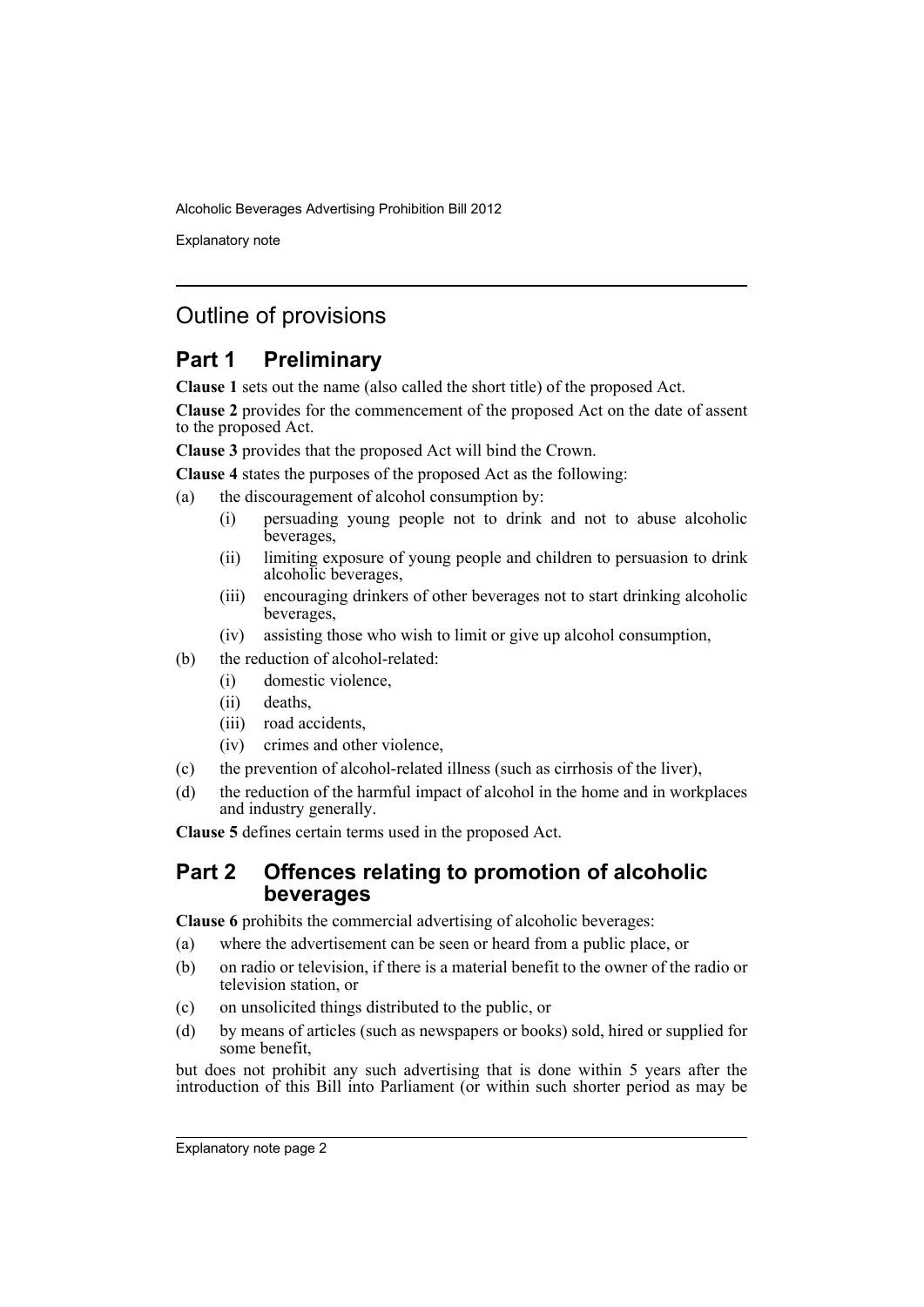Explanatory note

fixed by a regulation) if it is done in accordance with a contract or arrangement made before the introduction of this Bill into Parliament, or any such advertising that is:

- (e) in a newspaper or book printed or published outside the State, if incidental to the main purpose of the newspaper or book, or
- (f) in or on a package or carton containing an alcoholic beverage, or
- (g) in a shop or similar retail outlet where alcoholic beverages are offered or exposed for sale, or
- (h) on documents used in the ordinary course of business, or
- (i) otherwise exempted under the proposed Act.

The maximum penalty for a first offence, if committed by an individual, is 50 penalty units (currently  $$5,500$ ) and for subsequent offences is 100 penalty units (currently \$11,000).

The maximum penalty for a first offence, if committed by a body corporate, is 200 penalty units (currently \$22,000) and for subsequent offences is 400 penalty units (currently \$44,000).

An additional daily penalty of up to 50 penalty units (for an individual) or 200 penalty units (for a body corporate) may be imposed in the case of a continuing offence.

**Clause 7** prohibits promotional "competitions" and other prescribed schemes designed to promote the sale, or generally to promote the drinking of, alcoholic beverages.

The maximum penalties for offences committed by individuals or corporations are the same as under proposed section 6.

**Clause 8** prohibits the offering, giving or distributing of free samples of alcoholic beverages to promote the sale of such products, except to manufacturers, distributors or retailers of alcoholic beverages or their employees or at wineries, vineyards or breweries.

The maximum penalties for offences committed by individuals or corporations are the same as under proposed section 6.

**Clause 9** prohibits the promotion of, or agreements to promote, alcoholic beverages or their trademark or brand name in return for a sponsorship of some activity and also prohibits the provision of a sponsorship on those terms, subject to certain exceptions and exemptions.

The maximum penalties for offences committed by individuals or corporations are the same as under proposed section 6.

**Clause 10** allows the Minister to grant exemptions from the requirements of proposed section 6 or 9 in limited circumstances. No exemption will be effective after the fifth anniversary of the date of introduction of this Bill into Parliament.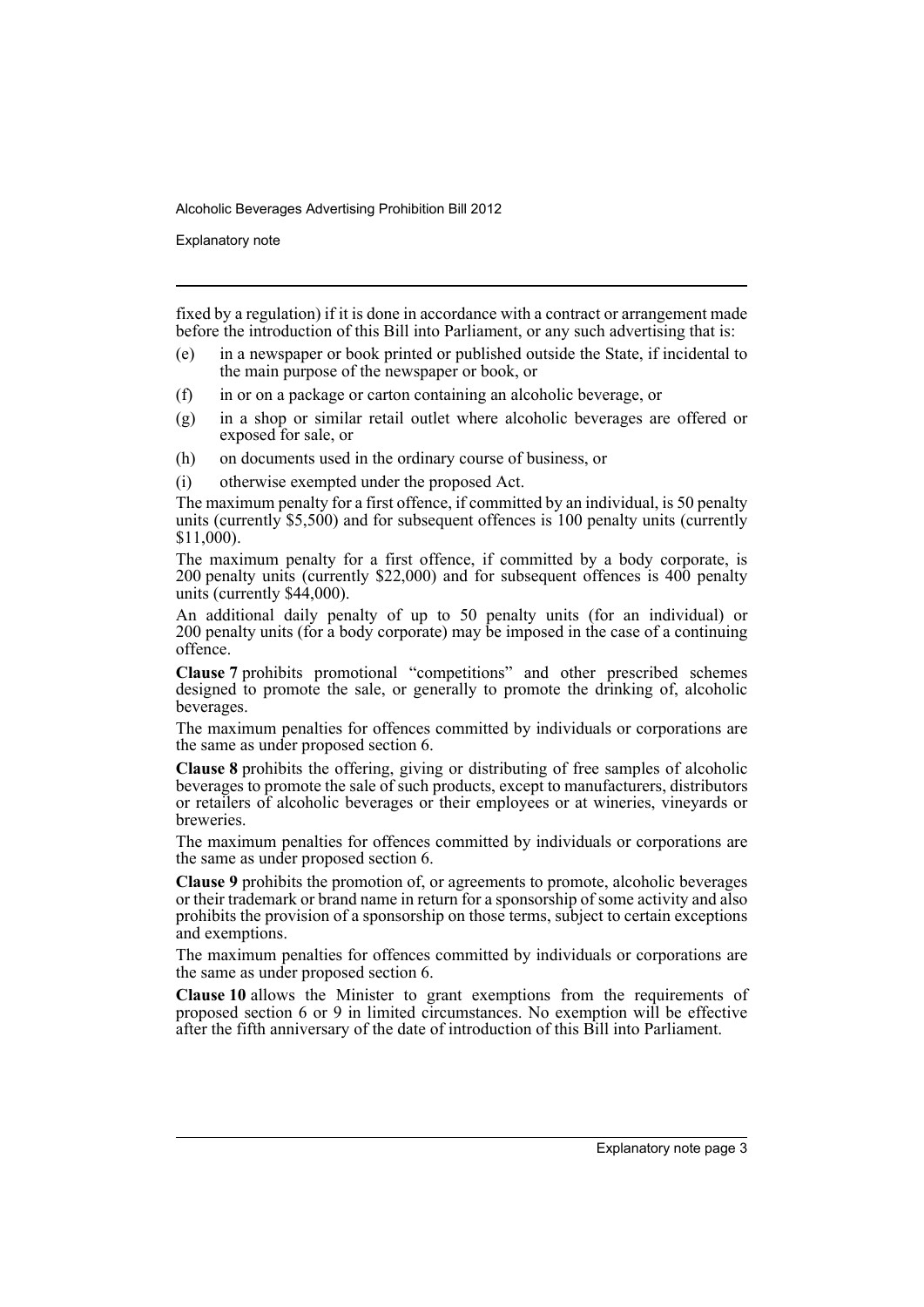Explanatory note

# **Part 3 Reintroduction of local option**

**Clause 11** allows a request for the declaration of a local option area to be made to the Minister, but only if it is supported by a petition signed by at least 10% of the enfranchised residents of the proposed area or, if the proposed area is part of a ward, of the whole of the ward.

**Clause 12** empowers the Minister to declare a local option area, but only with the agreement of the local council that there exists a particular alcohol-related problem in the proposed area.

**Clause 13** empowers the Minister to rescind a declaration of a local option area, but only with the consent of the local council and after it has been in force for at least 6 months.

**Clause 14** requires notice of the declaration of a local option area, and of any rescission of such a declaration, to be published in the Gazette before it is effective.

**Clause 15** provides that a local option area will be effective for the period of not less than 3 nor more than 5 years specified in the declaration of the area, unless sooner rescinded.

**Clause 16** creates an offence if, in a declared local option area and while the relevant declaration is in force, anyone buys, sells or (for a material benefit) delivers, an alcoholic beverage or consumes any such drink in a public place. Any drink the subject of such an offence, and any bottle or other container in which it is contained, is forfeited to the Crown. A licensee under the *Liquor Act 2007* will lose the licence if prohibited sales are made from the licensed premises.

The regulations may create specific exemptions from such an offence.

# **Part 4 Alcohol Advertising Prohibition Committee**

**Clause 17** establishes the Alcohol Advertising Prohibition Committee which will consist of 5 members appointed by the Minister.

**Clause 18** requires the Committee to provide the Minister with a timetable for the progressive withdrawal of advertising and promotional activities relating to alcoholic beverages.

**Clause 19** requires the Minister to promote regulations providing for the progressive withdrawal of such advertising and promotional activities.

**Clause 20** provides for the Director-General of the Ministry of Health to provide the Committee with the resources necessary for it to exercise its functions.

# **Part 5 Enforcement**

**Clause 21** allows the Local Court to order the removal of an advertisement for an alcoholic beverage that is displayed in contravention of the proposed Act, or that was originally lawfully displayed but is required to be removed under the scheme for removal of such advertisements provided by the proposed Act.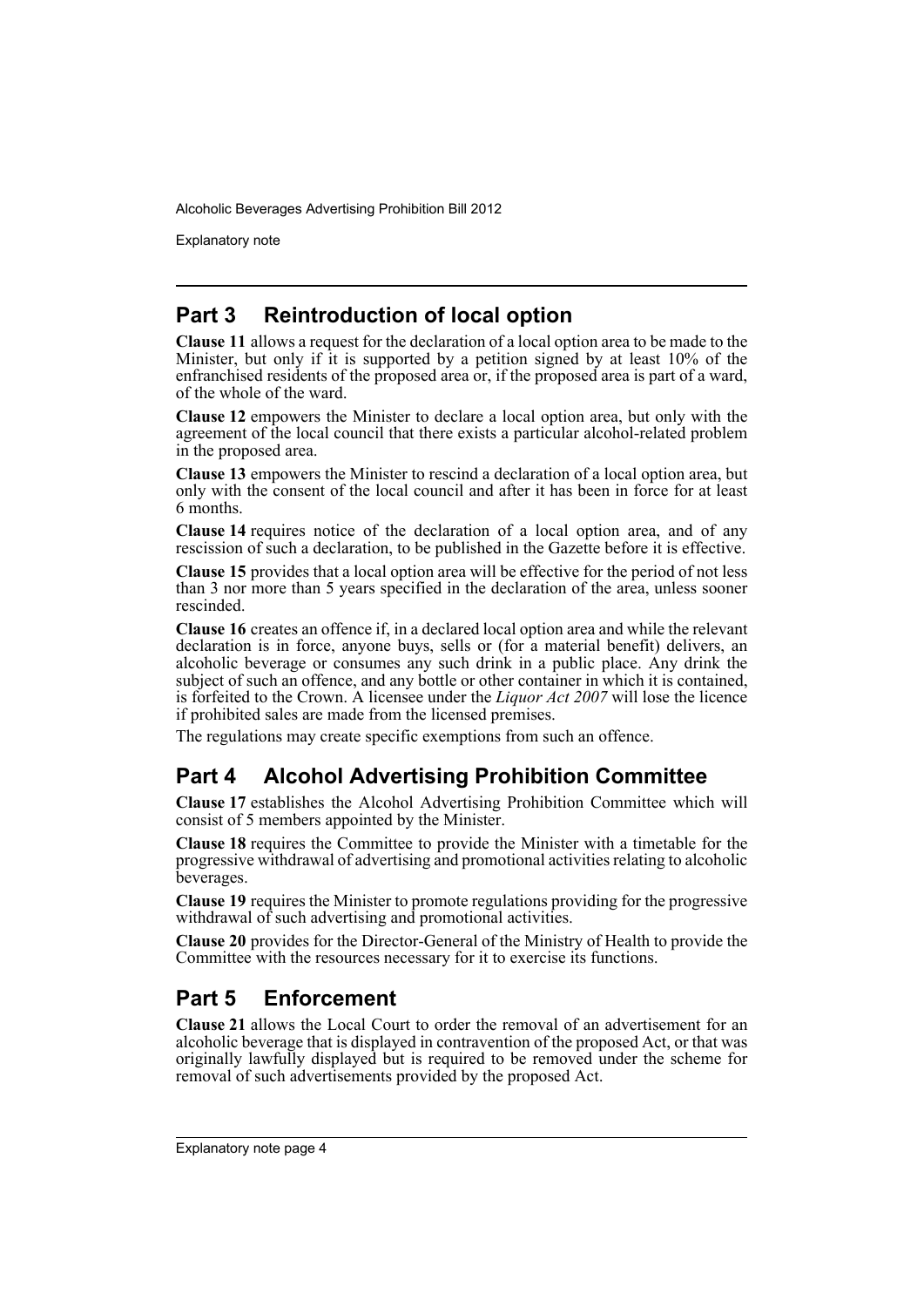Explanatory note

**Clause 22** empowers the entry of premises (unless used for a dwelling) to remove advertisements under such an order.

**Clause 23** creates an offence if an *authorised officer* who is required by such an order to remove an advertisement is intimidated or obstructed in giving effect to the order.

**Clause 24** requires the consent of the Director-General of the Ministry of Health to proceedings for an offence against the proposed Act.

**Clause 25** fixes maximum penalties for certain of the offences against the proposed Act.

**Clause 26** provides that those offences may be dealt with summarily before the Local Court or on indictment.

**Clause 27** allows prosecution of the persons involved in the management of a body corporate for offences committed by the body corporate.

# **Part 6 General**

**Clause 28** bars civil proceedings against a person for doing, or omitting to do, anything which is done or omitted to be done in compliance with the proposed Act.

**Clause 29** empowers the Governor to make regulations for the purposes of the proposed Act.

**Clause 30** requires health warnings to be displayed on packaging for alcoholic beverages in accordance with the regulations.

**Clause 31** provides that, before 4 years expire after assent to the proposed Act, the Minister is to have its operation, and the continuing need for it, investigated and a report made. The report is to be tabled in Parliament.

# **Schedule 1 Provisions relating to Alcohol Advertising Prohibition Committee**

**Clause 1** requires nominations for membership of the Committee to be sought by the **Minister** 

**Clause 2** allows a member a term of office of not more than 4 years, fixed by the Minister.

**Clause 3** fixes a quorum of 3 members for a meeting of the Committee.

**Clause 4** requires the Chairperson of the Committee to preside over its meetings.

**Clause 5** states how decisions of the Committee are made.

**Clause 6** requires the Minister to call the first meeting of the Committee.

**Clause 7** allows the Committee to fix the procedure for its meetings.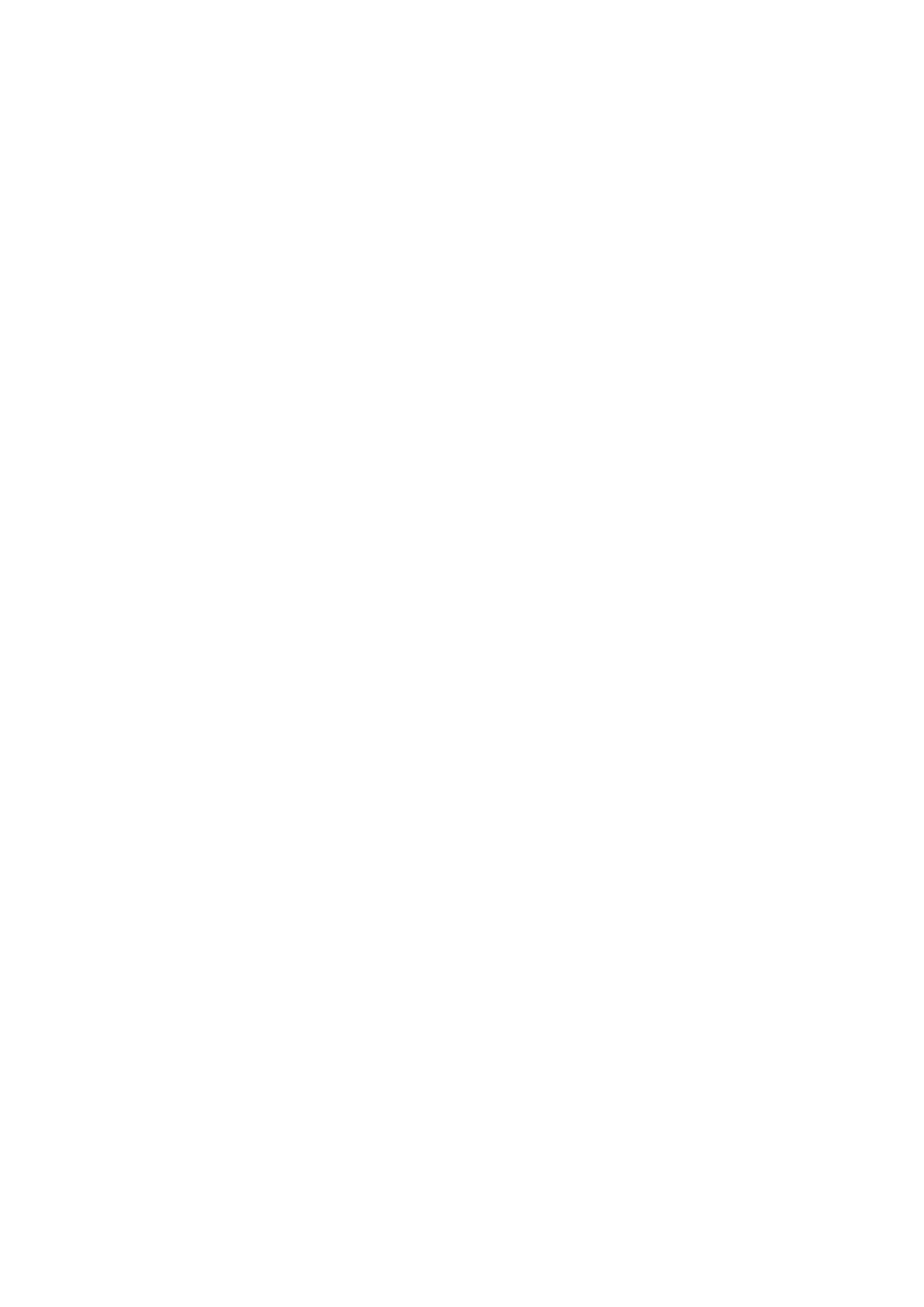Introduced by Revd the Hon F J Nile, MLC First print



New South Wales

# **Alcoholic Beverages Advertising Prohibition Bill 2012**

# **Contents**

|        |    |                                                       | Page |
|--------|----|-------------------------------------------------------|------|
| Part 1 |    | Preliminary                                           |      |
|        | 1  | Name of Act                                           | 2    |
|        | 2  | Commencement                                          | 2    |
|        | 3  | Act binds the Crown                                   | 2    |
|        | 4  | Purposes of the Act                                   | 2    |
|        | 5  | Definitions                                           | 2    |
| Part 2 |    | Offences relating to promotion of alcoholic beverages |      |
|        | 6  | Certain advertising prohibited                        | 5    |
|        | 7  | Competitions                                          |      |
|        | 8  | Free samples                                          |      |
|        | 9  | Prohibition of sponsorships                           | 8    |
|        | 10 | Exemptions                                            | 9    |
|        |    |                                                       |      |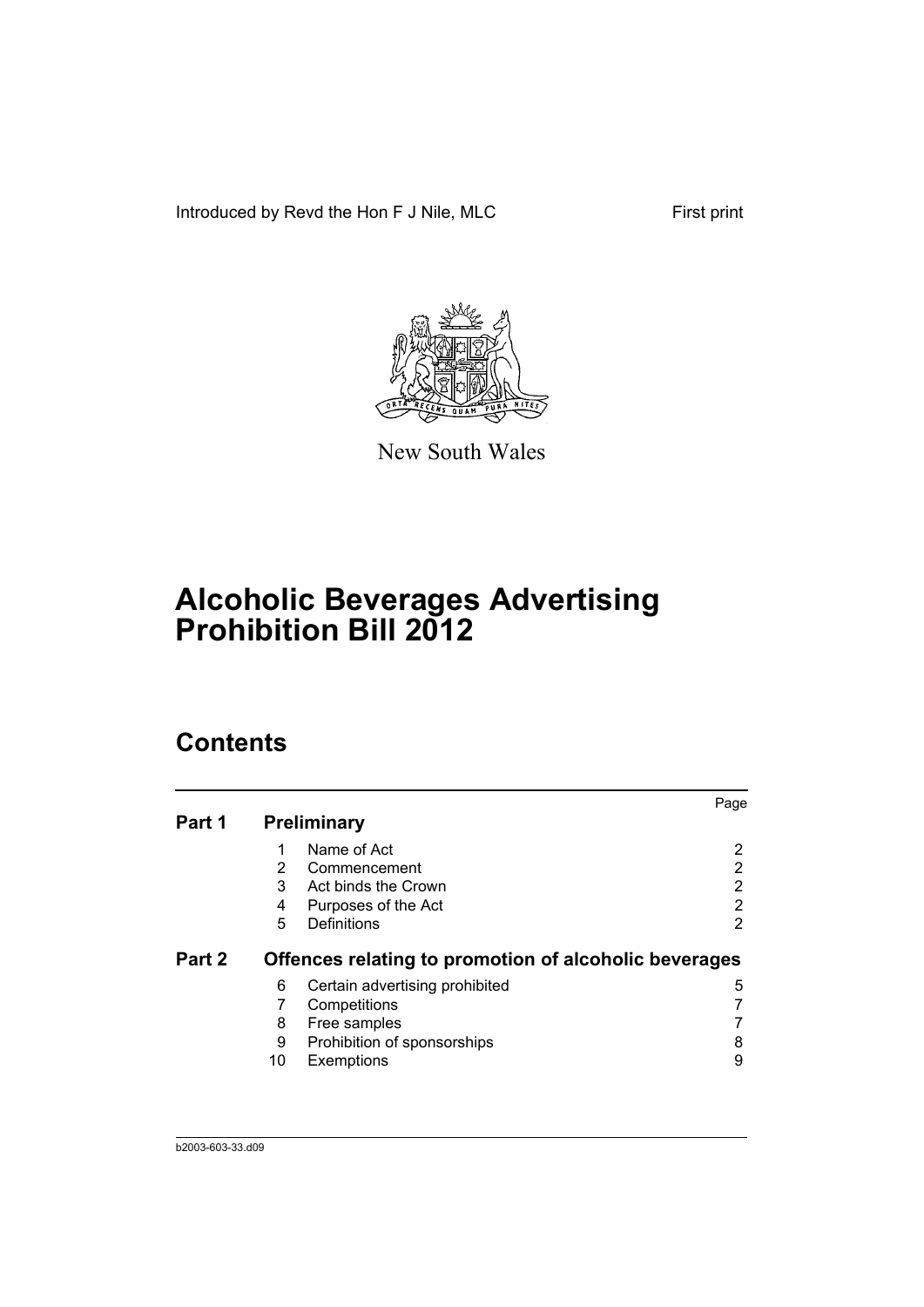Contents

|                                                            |                 |                                                   | Page |
|------------------------------------------------------------|-----------------|---------------------------------------------------|------|
| Part 3                                                     |                 | <b>Reintroduction of local option</b>             |      |
|                                                            | 11              | Request to declare local option area              | 10   |
|                                                            | 12 <sup>2</sup> | Declaration of local option area                  | 10   |
|                                                            | 13              | Rescission of declaration                         | 11   |
|                                                            | 14              | When declaration or rescission has effect         | 11   |
|                                                            | $15\,$          | Duration of declaration                           | 11   |
|                                                            | 16              | Prohibitions applicable to local option areas     | 11   |
| Part 4<br><b>Alcohol Advertising Prohibition Committee</b> |                 |                                                   |      |
|                                                            | 17              | <b>Alcohol Advertising Prohibition Committee</b>  | 13   |
|                                                            | 18              | <b>Functions of Committee</b>                     | 13   |
|                                                            | 19              | Responsibility of Minister                        | 13   |
|                                                            | 20              | Provision of assistance to Committee              | 14   |
| Part 5                                                     |                 | <b>Enforcement</b>                                |      |
|                                                            | 21              | Removal of certain advertisements                 | 15   |
|                                                            | 22              | Power of entry                                    | 16   |
|                                                            | 23              | Intimidation or obstruction of authorised officer | 16   |
|                                                            | 24              | Consent required for prosecutions                 | 16   |
|                                                            | 25              | <b>Penalties</b>                                  | 16   |
|                                                            | 26              | Proceedings for offences                          | 16   |
|                                                            | 27              | Offences by bodies corporate                      | 17   |
| Part 6                                                     | General         |                                                   |      |
|                                                            | 28              | Certain civil proceedings barred                  | 18   |
|                                                            | 29              | Regulations                                       | 18   |
|                                                            | 30              | Warnings                                          | 18   |
|                                                            | 31              | <b>Review of Act</b>                              | 19   |
| <b>Schedule 1</b>                                          |                 | <b>Provisions relating to Alcohol Advertising</b> |      |
|                                                            |                 | <b>Prohibition Committee</b>                      | 20   |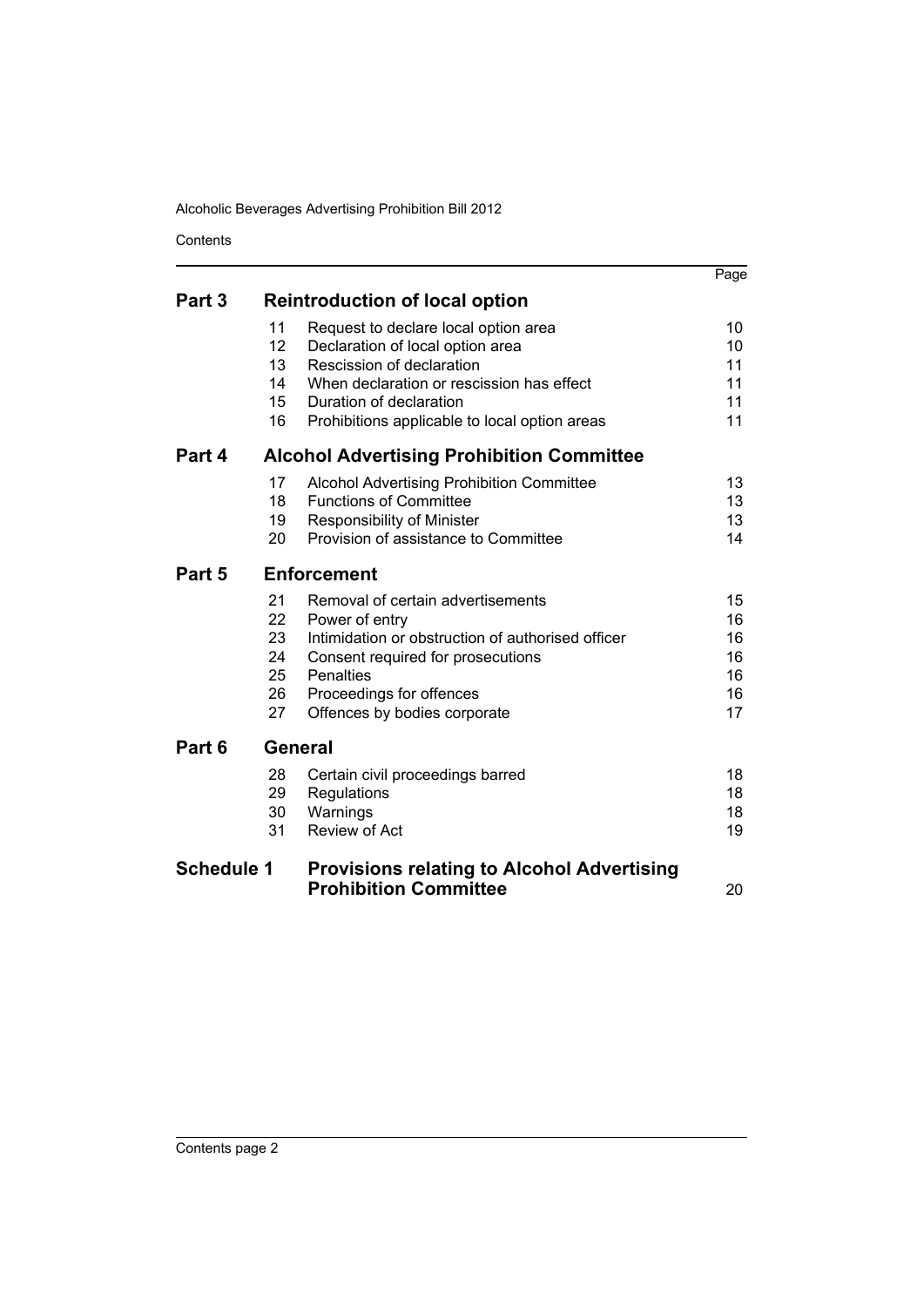

New South Wales

# **Alcoholic Beverages Advertising Prohibition Bill 2012**

No , 2012

# **A Bill for**

An Act to prohibit the advertising of alcoholic beverages and related trade marks, brand names and logos; and for other purposes.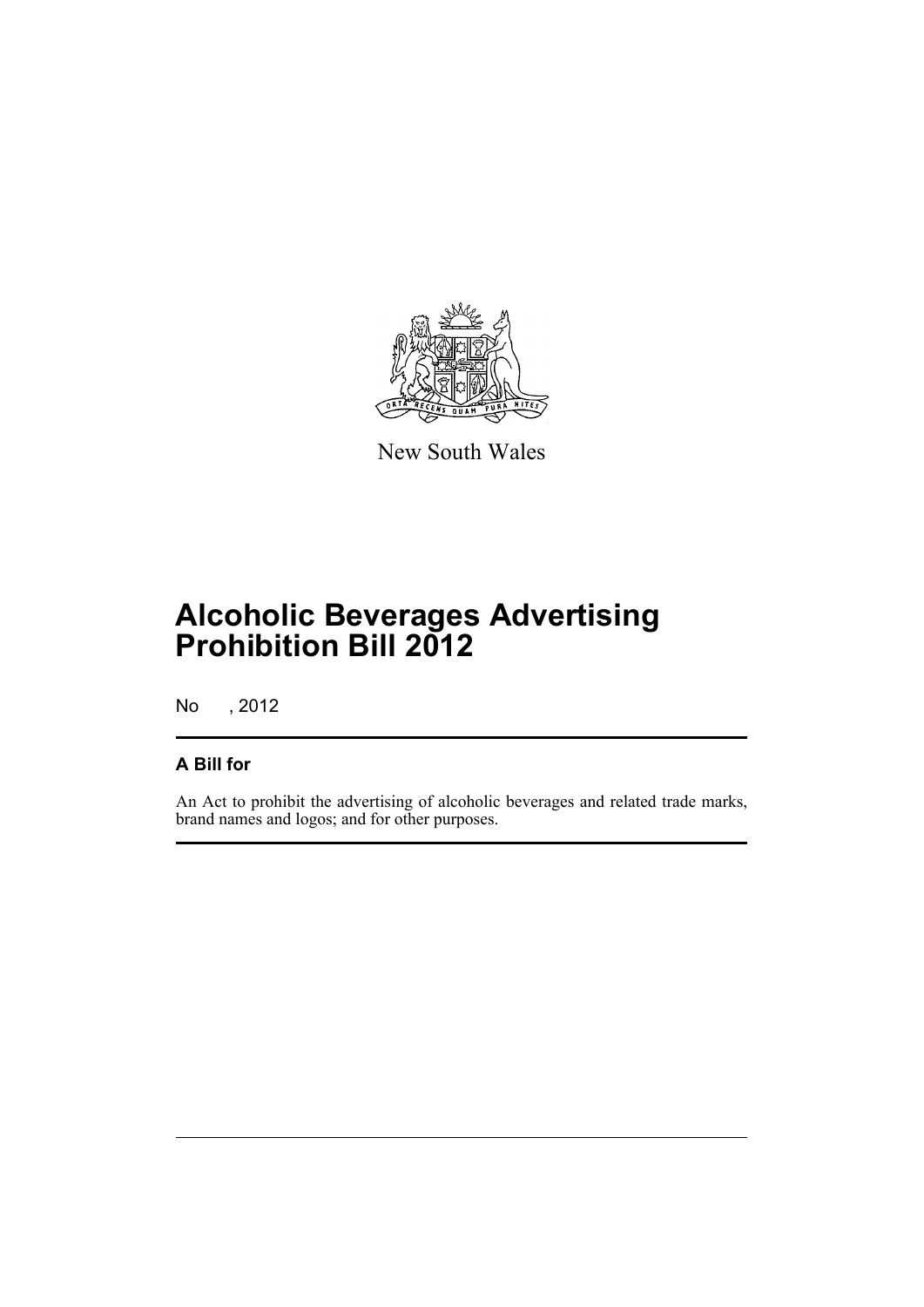Part 1 Preliminary

<span id="page-9-5"></span><span id="page-9-4"></span><span id="page-9-3"></span><span id="page-9-2"></span><span id="page-9-1"></span><span id="page-9-0"></span>

| The Legislature of New South Wales enacts: |                              |                    | 1                          |                                                                                                                                                   |                   |
|--------------------------------------------|------------------------------|--------------------|----------------------------|---------------------------------------------------------------------------------------------------------------------------------------------------|-------------------|
|                                            | <b>Preliminary</b><br>Part 1 |                    | 2                          |                                                                                                                                                   |                   |
| 1                                          |                              | <b>Name of Act</b> |                            |                                                                                                                                                   | 3                 |
|                                            |                              |                    |                            | This Act is the <i>Alcoholic Beverages Advertising Prohibition Act 2012</i> .                                                                     | 4                 |
| 2                                          |                              |                    | Commencement               |                                                                                                                                                   | 5                 |
|                                            |                              |                    |                            | This Act commences on the date of assent to this Act.                                                                                             | 6                 |
| 3                                          |                              |                    | <b>Act binds the Crown</b> |                                                                                                                                                   | $\overline{7}$    |
|                                            |                              |                    | capacities.                | This Act binds the Crown in right of New South Wales and, in so far as<br>the legislative power of Parliament permits, the Crown in all its other | 8<br>9<br>10      |
| 4                                          |                              |                    | <b>Purposes of the Act</b> |                                                                                                                                                   | 11                |
|                                            |                              |                    |                            | The purposes of this Act are:                                                                                                                     | $12 \overline{ }$ |
|                                            |                              | (a)                |                            | to discourage alcohol consumption by:                                                                                                             | 13                |
|                                            |                              |                    | (i)                        | persuading young people not to drink and not to abuse<br>alcoholic beverages, and                                                                 | 14<br>15          |
|                                            |                              |                    | (i)                        | limiting exposure of young people and children to<br>persuasion to drink alcoholic beverages, and                                                 | 16<br>17          |
|                                            |                              |                    | (iii)                      | encouraging drinkers of other beverages not to start<br>drinking alcoholic beverages, and                                                         | 18<br>19          |
|                                            |                              |                    | (iv)                       | assisting those who wish to limit or give up alcohol<br>consumption, and                                                                          | 20<br>21          |
|                                            |                              | (b)                |                            | to reduce alcohol-related:                                                                                                                        | 22                |
|                                            |                              |                    | (i)                        | domestic violence, and                                                                                                                            | 23                |
|                                            |                              |                    | (ii)                       | deaths, and                                                                                                                                       | 24                |
|                                            |                              |                    | (iii)                      | road accidents, and                                                                                                                               | 25                |
|                                            |                              |                    | (iv)                       | crimes and violence, and                                                                                                                          | 26                |
|                                            |                              | (c)                | and                        | to prevent alcohol-related illness (such as cirrhosis of the liver),                                                                              | 27<br>28          |
|                                            |                              | (d)                |                            | to reduce the harmful impact of alcohol in the workplace and in<br>industry generally.                                                            | 29<br>30          |
| 5                                          |                              | <b>Definitions</b> |                            |                                                                                                                                                   | 31                |
|                                            | (1)                          |                    | In this Act:               |                                                                                                                                                   | 32                |
|                                            |                              |                    |                            | <i>alcohol advertisement</i> means writing, still or moving picture, sign,<br>symbol or other visual image or message or audible message, or a    | 33<br>34          |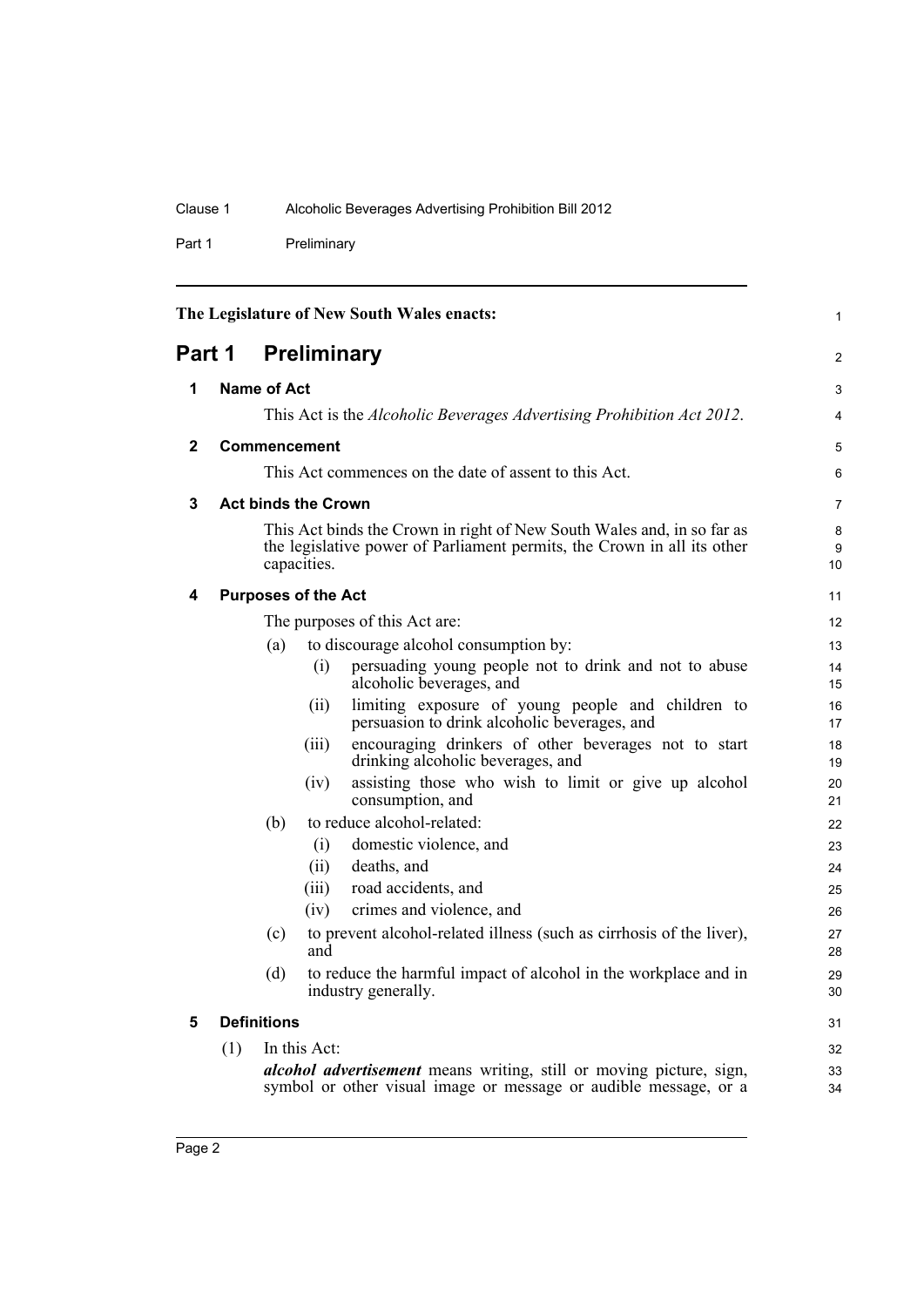Preliminary **Preliminary** Part 1

|            | combination of two or more of them, that gives publicity to or otherwise<br>promotes or is intended to promote:                                                    |  |
|------------|--------------------------------------------------------------------------------------------------------------------------------------------------------------------|--|
| (a)        | the purchase or use of an alcoholic beverage, or                                                                                                                   |  |
| (b)        | the trademark or brand name, or part of a trademark or brand<br>name, of an alcoholic beverage.                                                                    |  |
|            | <i>alcoholic beverage</i> means spirit, wine or beer (or any other beverage)<br>which contains the drug alcohol and which is designed for human<br>consumption.    |  |
|            | <i>authorised officer means:</i>                                                                                                                                   |  |
| (a)        | a health survey or appointed by the council of a local government<br>area, or                                                                                      |  |
| (b)        | a person authorised as an officer for the purposes of this Act by<br>an order made by the Director-General of the Ministry of Health.                              |  |
|            | <b>book</b> includes any printed material in any language.                                                                                                         |  |
|            | <b>brand name</b> includes any part of a brand name.                                                                                                               |  |
|            | <i>newspaper</i> includes a copy of any magazine, journal or periodical or<br>any other publication copies of which contain:                                       |  |
| (a)        | news, information or reports of events, or                                                                                                                         |  |
| (b)        | remarks, observations or comments about any news, information<br>or events or about any other matter of interest to the public or to<br>any section of the public, |  |
| intervals. | which are printed in any language and published at regular or irregular                                                                                            |  |
|            | <i>package</i> , in relation to an alcoholic beverage, means a package:                                                                                            |  |
| (a)        | in which the alcoholic beverage is packed by a manufacturer, and                                                                                                   |  |
| (b)        | which is in contact with the alcoholic beverage.                                                                                                                   |  |
|            | <i>premises</i> includes any place.                                                                                                                                |  |
|            | <i>public place</i> includes a place to which the public or a section of the<br>public ordinarily has access, whether or not by payment or by invitation.          |  |
|            | <i>racing</i> includes horse racing and pacing, dog racing and motor car and<br>motorcycle racing.                                                                 |  |
|            | relevant day means the fifth anniversary of the day on which the Bill for<br>this Act was introduced into the Legislative Council.                                 |  |
|            | sell includes:                                                                                                                                                     |  |
| (a)        | barter or exchange, or                                                                                                                                             |  |
| (b)        | offer or expose for sale, barter or exchange, or                                                                                                                   |  |
| (c)        | supply, or offer to supply, in circumstances in which the supplier                                                                                                 |  |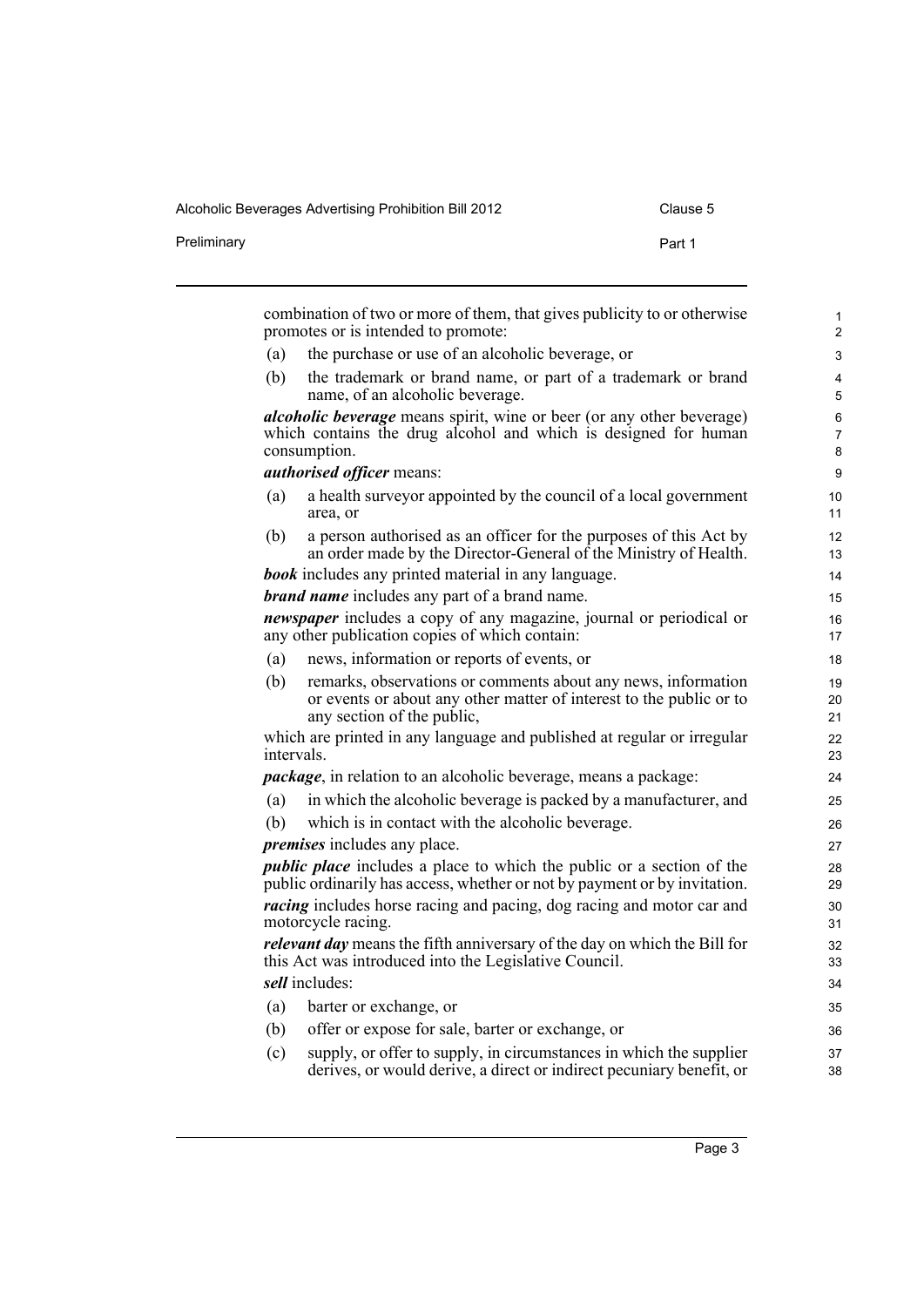Part 1 Preliminary

| supply or offer to supply gratuitously but with a view to gaining<br>(d)     | 1                                                                                                                       |
|------------------------------------------------------------------------------|-------------------------------------------------------------------------------------------------------------------------|
|                                                                              | 2                                                                                                                       |
| gain.                                                                        | 3                                                                                                                       |
| sponsorship includes:                                                        | 4                                                                                                                       |
| scholarship, prize, gift or other benefit, or<br>(a)                         | 5                                                                                                                       |
| (b)                                                                          | 6                                                                                                                       |
| employment or a genuine contract for services) for the direction,            | 7                                                                                                                       |
| promotion or publicity of one or more of the matters referred to             | 8                                                                                                                       |
| in section $9(1)(a)$ or (b) through the medium of sporting, arts,            | 9                                                                                                                       |
| youth, educational or other like activities.                                 | 10                                                                                                                      |
| <i>sport</i> includes recreational and other activities but does not include | 11                                                                                                                      |
| racing.                                                                      | 12                                                                                                                      |
| <i>telecommunication medium</i> includes radio and television.               | 13                                                                                                                      |
| Notes included in this Act do not form part of this Act.                     | 14                                                                                                                      |
|                                                                              | or maintaining custom or otherwise with a view to commercial<br>financial arrangement (other than a genuine contract of |

(2) Notes included in this Act do not form part of this Act.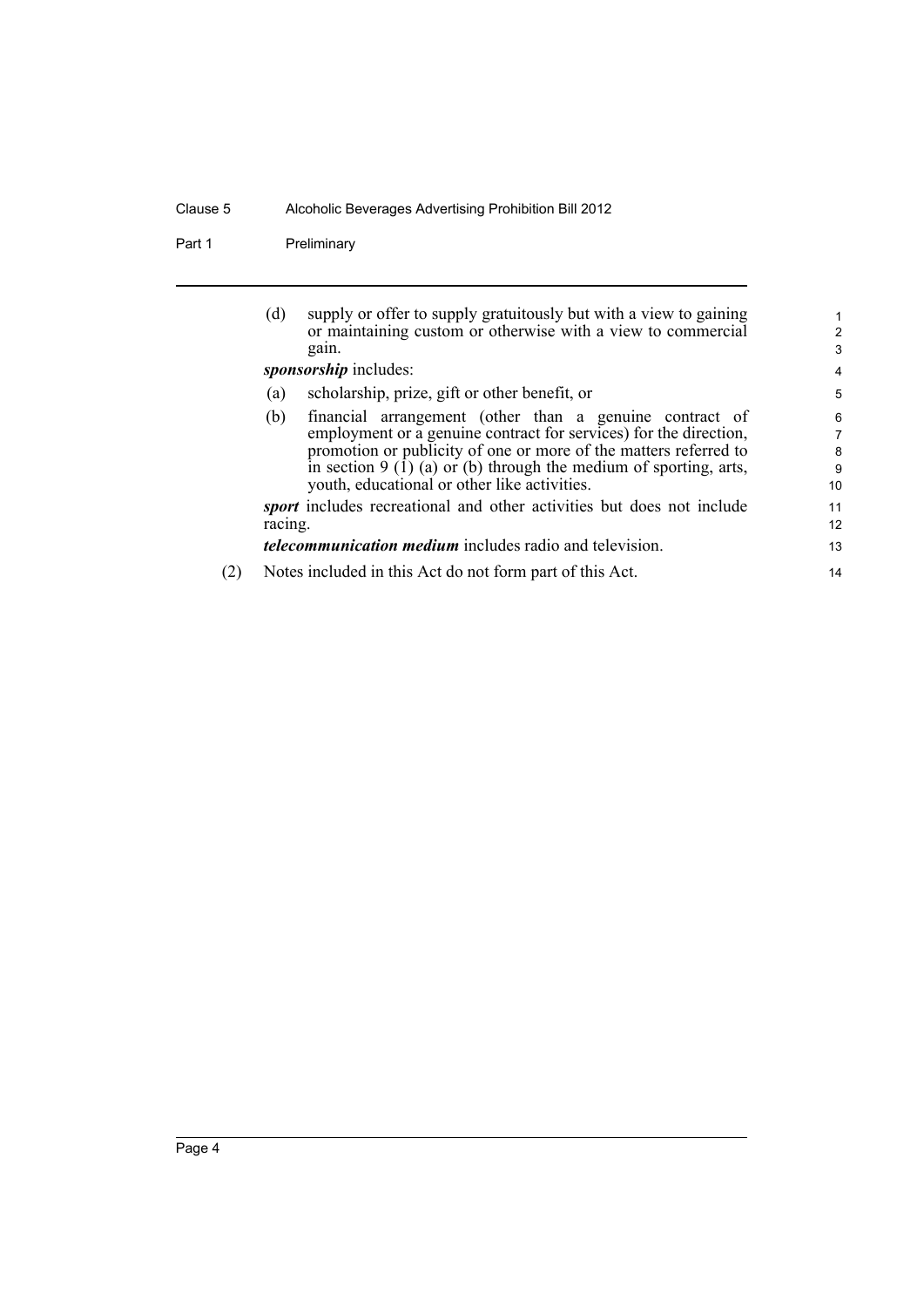| Alcoholic Beverages Advertising Prohibition Bill 2012 | Clause 6 |
|-------------------------------------------------------|----------|
| Offences relating to promotion of alcoholic beverages | Part 2   |

## <span id="page-12-0"></span>**Part 2 Offences relating to promotion of alcoholic beverages**

### <span id="page-12-1"></span>**6 Certain advertising prohibited**

- (1) A person who in New South Wales for any direct or indirect benefit displays an alcohol advertisement, so that it can be seen or heard from a public place, commits an offence.
- (2) An individual who broadcasts or transmits an alcohol advertisement by the use of any telecommunication medium commits an offence if, as a consequence, there is a financial or other material benefit (either direct or indirect):
	- (a) to the owner of the radio or television station concerned or any company that controls the use of the medium, or
	- (b) to any employee of the owner or any such company, or
	- (c) to any other individual associated with the owner, any such company or any such employee.
- (3) A person who, after 3 months from the commencement of this Act, in New South Wales:
	- (a) distributes to the public any unsolicited article, or
	- (b) sells, hires or supplies for any direct or indirect benefit any article to any person (other than a person, or the employee of a person, who is a manufacturer, distributor or retailer of an alcoholic beverage),

that constitutes or contains an alcohol advertisement commits an offence.

- (4) This section does not apply in relation to anything done before the relevant day, or before such earlier day as may be prescribed by the regulations (either generally or in a particular case or class of cases), under a contract or arrangement entered into before the day on which the Bill for this Act was introduced into the Legislative Council.
- (5) This section does not apply in relation to:
	- (a) an alcohol advertisement in or on a newspaper or book printed or published outside New South Wales, the sole or main purpose of which newspaper or book is not the promotion or publicising of the purchase or use of an alcoholic beverage or a trademark or brand name of an alcoholic beverage, or
	- (b) an alcohol advertisement in or on a package or carton containing an alcoholic beverage, or

1  $\mathfrak{p}$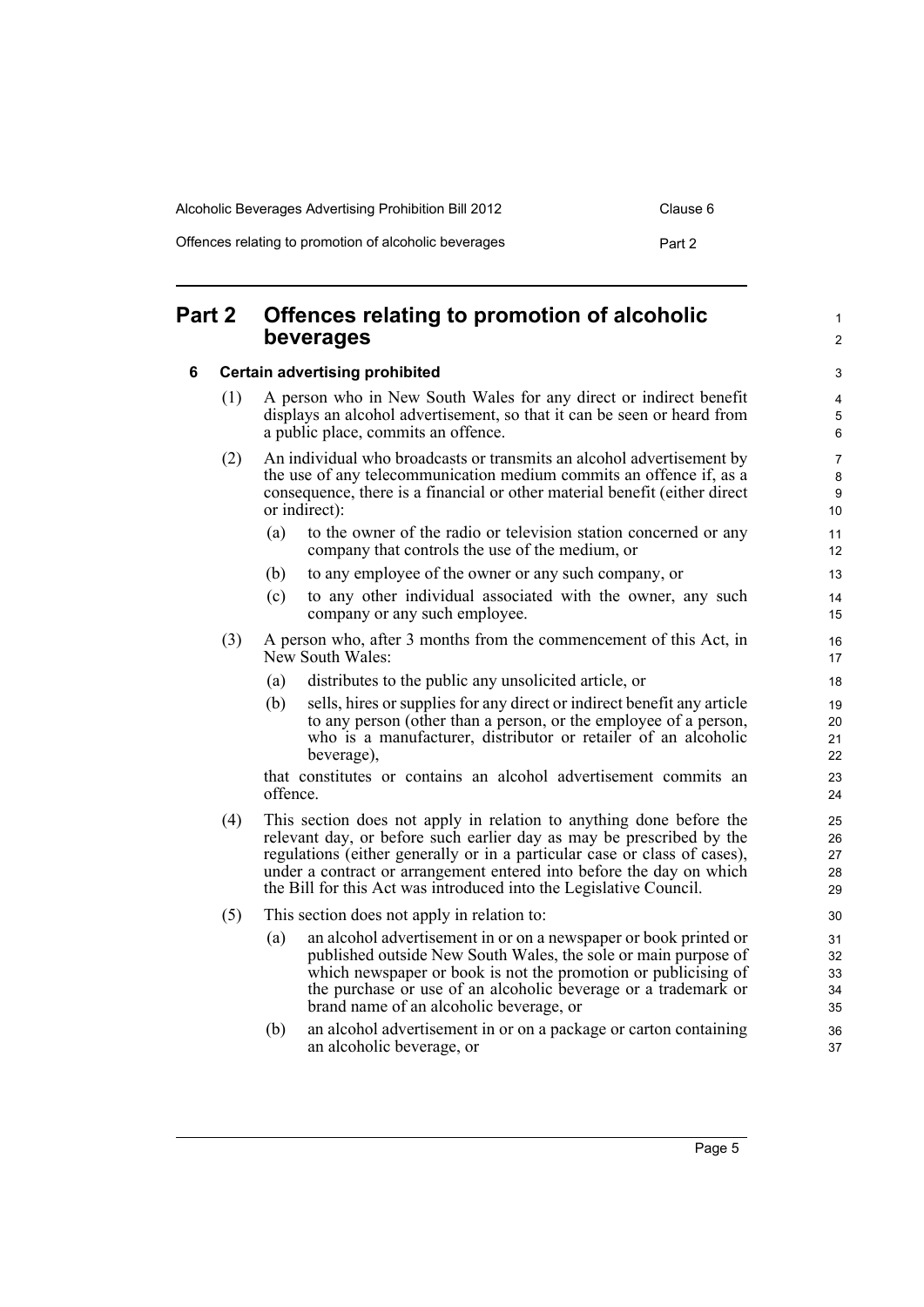Part 2 Offences relating to promotion of alcoholic beverages

(c) an alcohol advertisement that is displayed inside a shop or other retail outlet where alcoholic beverages are offered or exposed for sale, that is directly adjacent to a place where all or any of those alcoholic beverages are offered or exposed for sale and that complies with the regulations, or

- (d) an invoice, statement, order, letterhead, business card, cheque, manual or other document that is ordinarily used in the course of the business of a manufacturer or distributor of an alcoholic beverage, or
- (e) anything to which this section does not apply by virtue of an exemption granted under section 10.
- (6) When 18 months has expired after the commencement of this Act, subsection (5) (e) does not apply to an alcohol advertisement that is visible from a public place, regardless of when the advertisement was first displayed.
- (7) In any proceedings for an offence under subsection (1) it is presumed that, if there is present in the relevant alcohol advertisement:
	- (a) the name of a person who manufactures or distributes any alcoholic beverage, or
	- (b) a trademark of which a person who manufactures or distributes any alcoholic beverage is the registered proprietor or the registered user, within the meaning of the *Trade Marks Act 1995* of the Commonwealth, or
	- (c) a brand name used by a person who manufactures or distributes any alcoholic beverage,

the person displayed that alcohol advertisement for a direct or indirect benefit, unless the contrary is proved.

- (8) In any proceedings for an offence under this section, if the thing that is alleged to constitute an alcohol advertisement contains the trademark or brand name of an alcoholic beverage, it is presumed to be designed to promote or publicise the alcoholic beverage to which it relates unless the contrary is proved.
- (9) Any contract for the doing of anything prohibited by this section (being a contract that purports to have been entered into after the Bill for this Act was introduced into the Legislative Council) is void, whether or not doing that thing constituted an offence when the contract purports to have been entered into.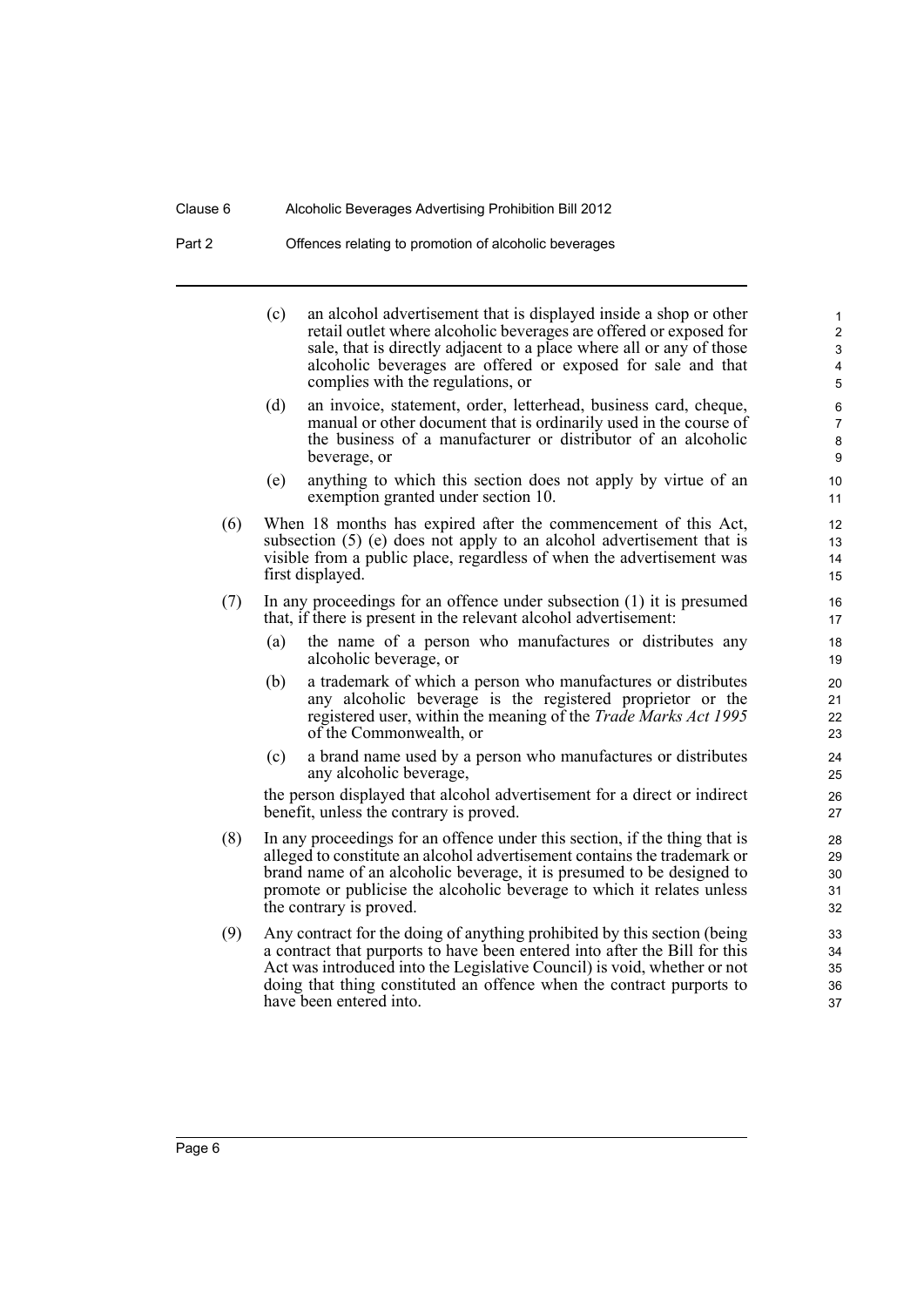| Alcoholic Beverages Advertising Prohibition Bill 2012 | Clause 7 |
|-------------------------------------------------------|----------|
| Offences relating to promotion of alcoholic beverages | Part 2   |

### <span id="page-14-0"></span>**7 Competitions**

- (1) A person who, after 3 months from the commencement of this Act, in connection with the sale of an alcoholic beverage or for the purpose of promoting the sale of an alcoholic beverage:
	- (a) supplies (whether it is sent from inside or outside New South Wales) to the purchaser, or any other person (not being a purchaser or other person who is, or is the employee of, a manufacturer, distributor or retailer of an alcoholic beverage) in New South Wales:
		- (i) a prize, gift or other benefit, or
		- (ii) a stamp, coupon, token, voucher, ticket or other thing by virtue of which the purchaser or any other person may become entitled to, or may qualify for, a prize, gift or other benefit (whether that entitlement or qualification is absolute or conditional), or
	- (b) conducts (whether from inside or outside New South Wales) a scheme:
		- (i) prescribed to be a scheme to promote the sale of an alcoholic beverage or to promote drinking alcoholic beverages generally, and
		- (ii) the whole or any part of which is implemented in New South Wales,

commits an offence.

(2) It is a defence in proceedings for an offence under subsection (1) to prove that the benefit or thing supplied, or participation in the relevant scheme, was only incidentally connected with the purchase of an alcoholic beverage and that equal opportunity to receive that benefit or thing, or to participate in that scheme, and to buy beverages other than alcoholic beverages, was afforded generally to persons who purchased beverages, whether or not they were alcoholic beverages.

### <span id="page-14-1"></span>**8 Free samples**

- (1) A person who, for the purpose of inducing or promoting the sale of an alcoholic beverage, offers, gives or distributes to another person (not being a person who is, or is the employee of, a manufacturer, distributor or retailer of an alcoholic beverage) a free sample of an alcoholic beverage commits an offence.
- (2) This section does not apply to alcoholic beverages which are free samples offered, given or distributed at the actual geographical location where the beverages were made, being the winery or the vineyard (in the case of wine) and the brewery (in the case of beer).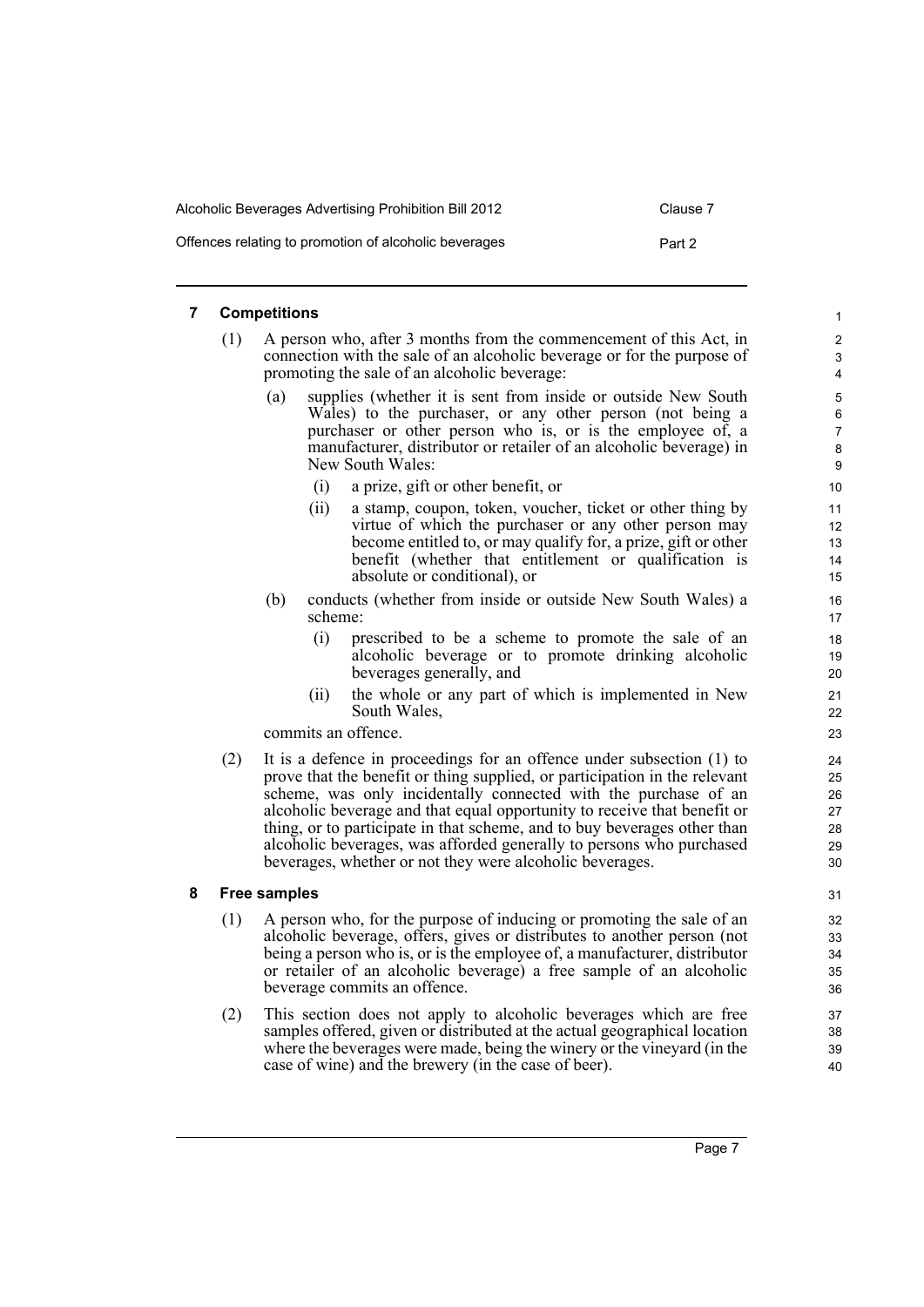#### <span id="page-15-0"></span>**9 Prohibition of sponsorships** (1) A person who promotes or publicises, or agrees to promote or publicise, in New South Wales: (a) an alcoholic beverage or a trademark or brand name, or part of a trademark or brand name, of an alcoholic beverage, or (b) the name or interests of a manufacturer or distributor of an alcoholic beverage (whether or not that manufacturer or distributor also manufactures or distributes a beverage other than the alcoholic beverage) in association directly or indirectly with the alcoholic beverage, under a contract, or an arrangement (whether or not legally binding) under which a sponsorship is provided or to be provided by another person, commits an offence. (2) A person who provides or agrees to provide a sponsorship under a contract or arrangement of a kind referred to in subsection (1) commits an offence. (3) For the purposes of subsection (1) (b), the name or interests of a manufacturer or distributor of an alcoholic beverage are taken to be in association directly or indirectly with the alcoholic beverage if that name or those interests are commonly associated by members of the public in New South Wales with the alcoholic beverage. (4) This section does not apply in relation to: (a) anything done before the relevant day or before such earlier day as may be prescribed by the regulations either generally or in a particular case or class of cases, under a contract entered into before the day on which the Bill for this Act was introduced into the Legislative Council, or (b) anything to which this section does not apply by virtue of an exemption granted under section 10. (5) Nothing in subsection (1) or (2) applies to the giving of, or an agreement to give, a scholarship by a manufacturer or distributor of an alcoholic beverage to an employee, or a member of the family of an employee, of the manufacturer or distributor. (6) Any contract for the doing of anything prohibited by this section (being a contract that purports to have been entered into after the Bill for this Act was introduced into the Legislative Council) is void, whether or not doing that thing constituted an offence when the contract purports to have been entered into. 1 2 3 4 5 6 7 8  $\overline{Q}$ 10 11 12 13 14 15 16 17 18 19 20 21 22 23 24 25 26 27 28 29 30 31 32 33 34 35 36 37 38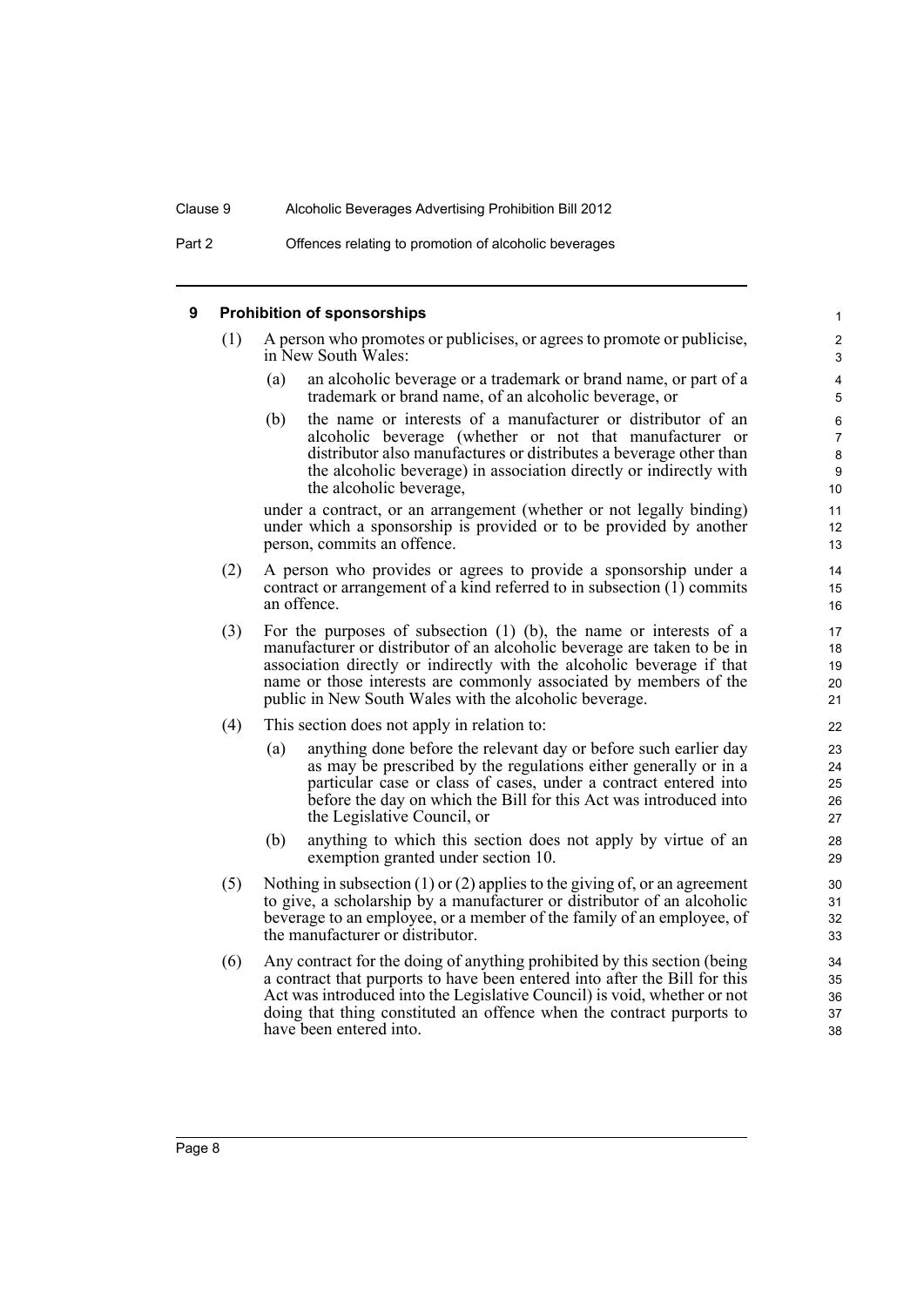| Alcoholic Beverages Advertising Prohibition Bill 2012 | Clause 10 |
|-------------------------------------------------------|-----------|
| Offences relating to promotion of alcoholic beverages | Part 2    |

### <span id="page-16-0"></span>**10 Exemptions**

|     | <b>Exemptions</b>                                                                |                                                                                                                                                                                                                                                                                | $\mathbf{1}$                      |  |
|-----|----------------------------------------------------------------------------------|--------------------------------------------------------------------------------------------------------------------------------------------------------------------------------------------------------------------------------------------------------------------------------|-----------------------------------|--|
| (1) | The Minister may, by notice published in the Gazette before the relevant<br>day: |                                                                                                                                                                                                                                                                                |                                   |  |
|     | (a)                                                                              | exempt a person or class of persons either wholly or in part from<br>the operation of section 6 or 9 subject to such conditions (if any)<br>as are set out in that notice or prescribed for the purposes of this<br>paragraph, or                                              | 4<br>5<br>6<br>$\overline{7}$     |  |
|     | (b)                                                                              | amend or revoke an exemption granted under this section.                                                                                                                                                                                                                       | 8                                 |  |
| (2) |                                                                                  | An exemption may be granted under this section only:                                                                                                                                                                                                                           | 9                                 |  |
|     | (a)                                                                              | after consultation between the Minister and the appropriate<br>Minister, and having regard to the nature and background of the<br>event, function or series concerned and to the purposes of this<br>Act, to facilitate the promotion and conduct of:                          | 10 <sup>1</sup><br>11<br>12<br>13 |  |
|     |                                                                                  | (i)<br>a sporting, racing or arts event or function, or                                                                                                                                                                                                                        | 14                                |  |
|     |                                                                                  | (ii)<br>a series of sporting, racing or arts events or functions,                                                                                                                                                                                                              | 15                                |  |
|     |                                                                                  | of national or international significance, or                                                                                                                                                                                                                                  | 16                                |  |
|     | (b)                                                                              | in any case of significant hardship to persons other than<br>manufacturers or wholesalers of alcohol.                                                                                                                                                                          | 17<br>18                          |  |
| (3) |                                                                                  | The <i>appropriate Minister</i> is:                                                                                                                                                                                                                                            | 19                                |  |
|     | (a)                                                                              | in relation to an exemption to facilitate the promotion and<br>conduct of a sporting or racing event or function or a series of<br>such events or functions, the Minister for Tourism, Major Events,<br>Hospitality and Racing, or                                             | 20<br>21<br>22<br>23              |  |
|     | (b)                                                                              | in relation to an exemption to facilitate the promotion and<br>conduct of an arts event or function or a series of such events or<br>functions, the Minister for the Arts.                                                                                                     | 24<br>25<br>26                    |  |
| (4) |                                                                                  | The Minister must, when deciding whether or not to grant an exemption<br>under this section for the purpose referred to in subsection $(2)$ $(a)$ , have<br>regard to:                                                                                                         | 27<br>28<br>29                    |  |
|     | (a)                                                                              | any substantial connection between the relevant event or function<br>or series of events or functions and other significant events or<br>functions outside the State, and                                                                                                      | 30<br>31<br>32                    |  |
|     | (b)                                                                              | any reasonable efforts that have been made to obtain sufficient<br>financial or other support for the relevant event or function or<br>series of events or functions from sources other than the<br>advertising of alcoholic beverages to render the exemption<br>unnecessary. | 33<br>34<br>35<br>36<br>37        |  |
| (5) | day.                                                                             | An exemption granted under this section has no effect after the relevant                                                                                                                                                                                                       | 38<br>39                          |  |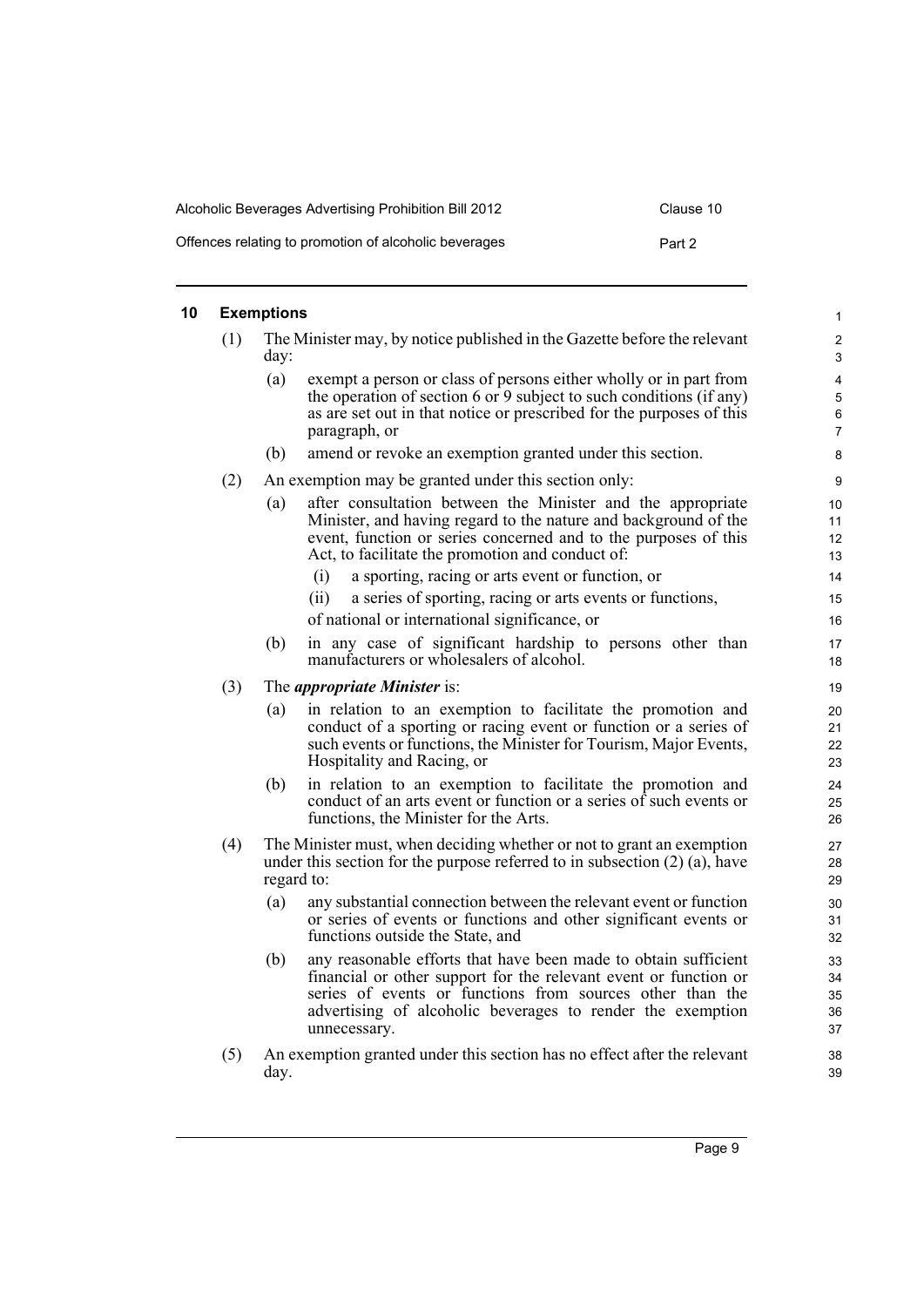Part 3 Reintroduction of local option

## <span id="page-17-0"></span>**Part 3 Reintroduction of local option**

### <span id="page-17-1"></span>**11 Request to declare local option area**

- (1) Anyone can request the Minister to declare a specified area to be a local option area. Streets and other landmarks can be used to describe the boundaries of such an area.
- (2) The request is not effective unless it is accompanied by a petition supporting the declaration of the area that the Minister is satisfied:
	- (a) clearly described the boundaries of the specified area, the grounds on which the request was made and the effect of declaring that area to be a local option area, and

1

- (b) was signed (within a period of not more than 6 successive months) by not less than 10% of such of the people who reside in that area as are each entitled to vote in an election of a member of the Legislative Assembly for the electorate that includes his or her place of residence, and
- (c) contains, so that they may be easily read, the surname and the given name or given names (or the surname and the initials of the given name or given names) of, the residential address of, and the date on which the petition was signed by, each signatory, and
- (d) specifies whether the declaration sought is a declaration of general application or a declaration limited to specified hours or other periods of time.
- (3) An area for the purposes of a declaration under this Part may consist of (but is not limited to) a local government area or a ward of such an area.
- (4) If such an area consists of part of a ward only, subsection (2) (b) requires the signature of not less than 10% of all the people who reside in the whole of the ward and who are qualified to vote as referred to in that paragraph.

### <span id="page-17-2"></span>**12 Declaration of local option area**

- (1) The Minister must declare a local option area in accordance with such a request if the Minister agrees with the council of each local government area the whole or any part of which comprises or is included in the proposed local option area that any of the following situations apply:
	- (a) there are widespread problems with youth which are related to alcohol being consumed in the proposed local option area,
	- (b) there is widespread alcohol-related crime in that area,
	- (c) there is widespread alcohol abuse in that area,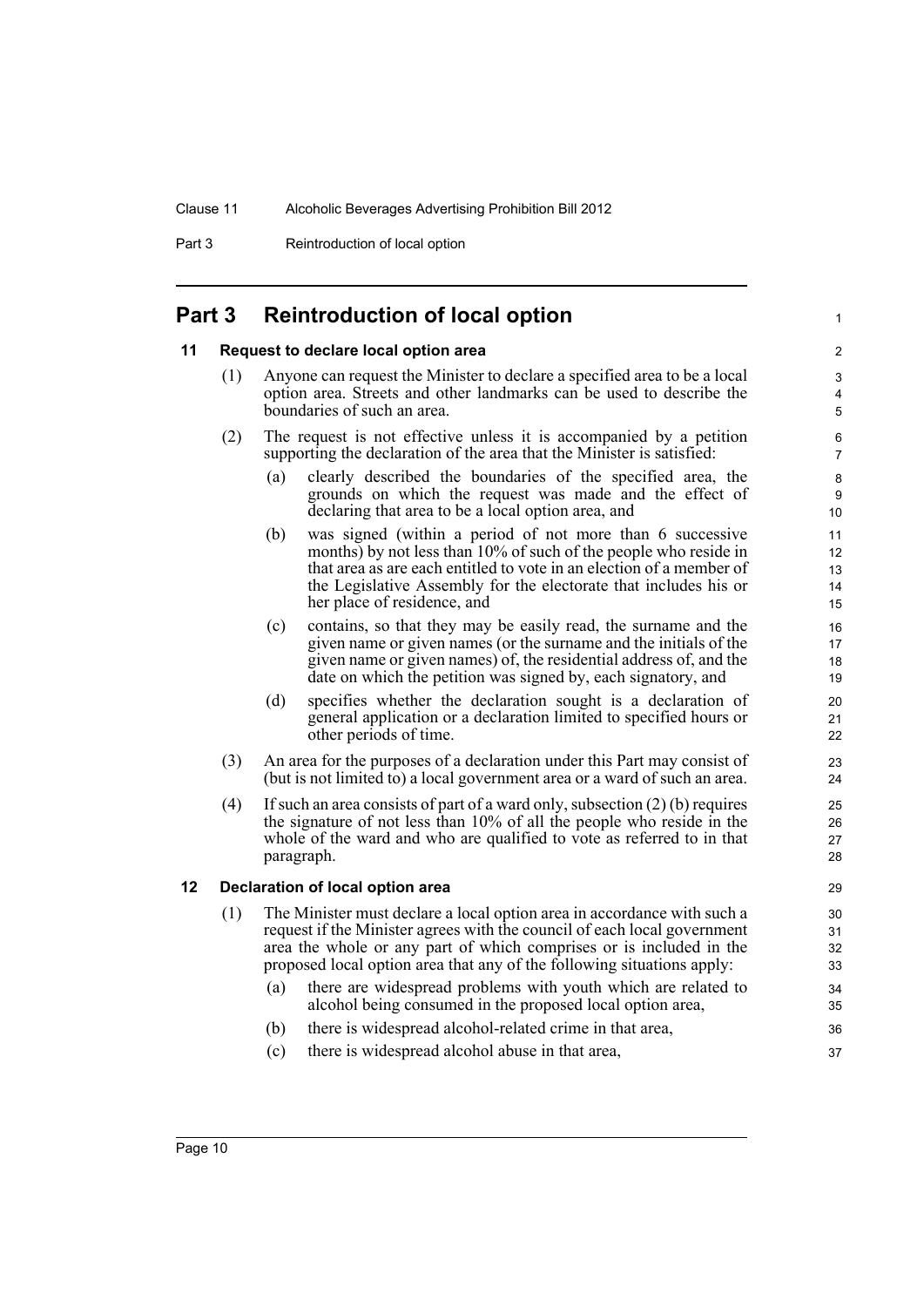| Alcoholic Beverages Advertising Prohibition Bill 2012 | Clause 13 |
|-------------------------------------------------------|-----------|
| Reintroduction of local option                        | Part 3    |

- (d) there are widespread alcohol-related illnesses, accidents or deaths in that area.
- (2) For the period of 4 months before a local option area is declared under this Part, notice of intention to declare the area (containing details of the proposed declaration) must be given at not less than monthly intervals in at least one local newspaper and at least one other newspaper circulated throughout the area.

### <span id="page-18-0"></span>**13 Rescission of declaration**

- (1) The Minister may rescind the declaration of a local option area, or any such declaration in so far as it relates to part of a local option area, but only in accordance with an agreement for rescission made between the Minister and the council of the local government area that constitutes that area or the part of that area.
- (2) Such an agreement may not be made:
	- (a) until 6 months have expired after the declaration of the local option area concerned, or
	- (b) until 6 months after the last occasion (if any) on which the Minister or the council concerned unsuccessfully requested the other of them to agree to the rescission.
- (3) If the declaration of a local option area is rescinded in so far as it relates to part of the area, the local option area is taken to consist only of that part.

### <span id="page-18-1"></span>**14 When declaration or rescission has effect**

The declaration of a local option area, and any rescission of such a declaration, have effect only when notice of the declaration or rescission has been published in the Gazette.

### <span id="page-18-2"></span>**15 Duration of declaration**

- (1) A declaration of a local option area must specify the nominal period for which the declaration will be in force unless it is sooner rescinded.
- (2) The nominal period must commence at least one month after publication of the declaration in the Gazette and be a period of not less than 3 years nor more than 5 years.
- (3) A declaration of a local option area has effect only until the nominal period specified in the declaration expires or until it is rescinded, whichever occurs first.

### <span id="page-18-3"></span>**16 Prohibitions applicable to local option areas**

(1) A person commits an offence if the person: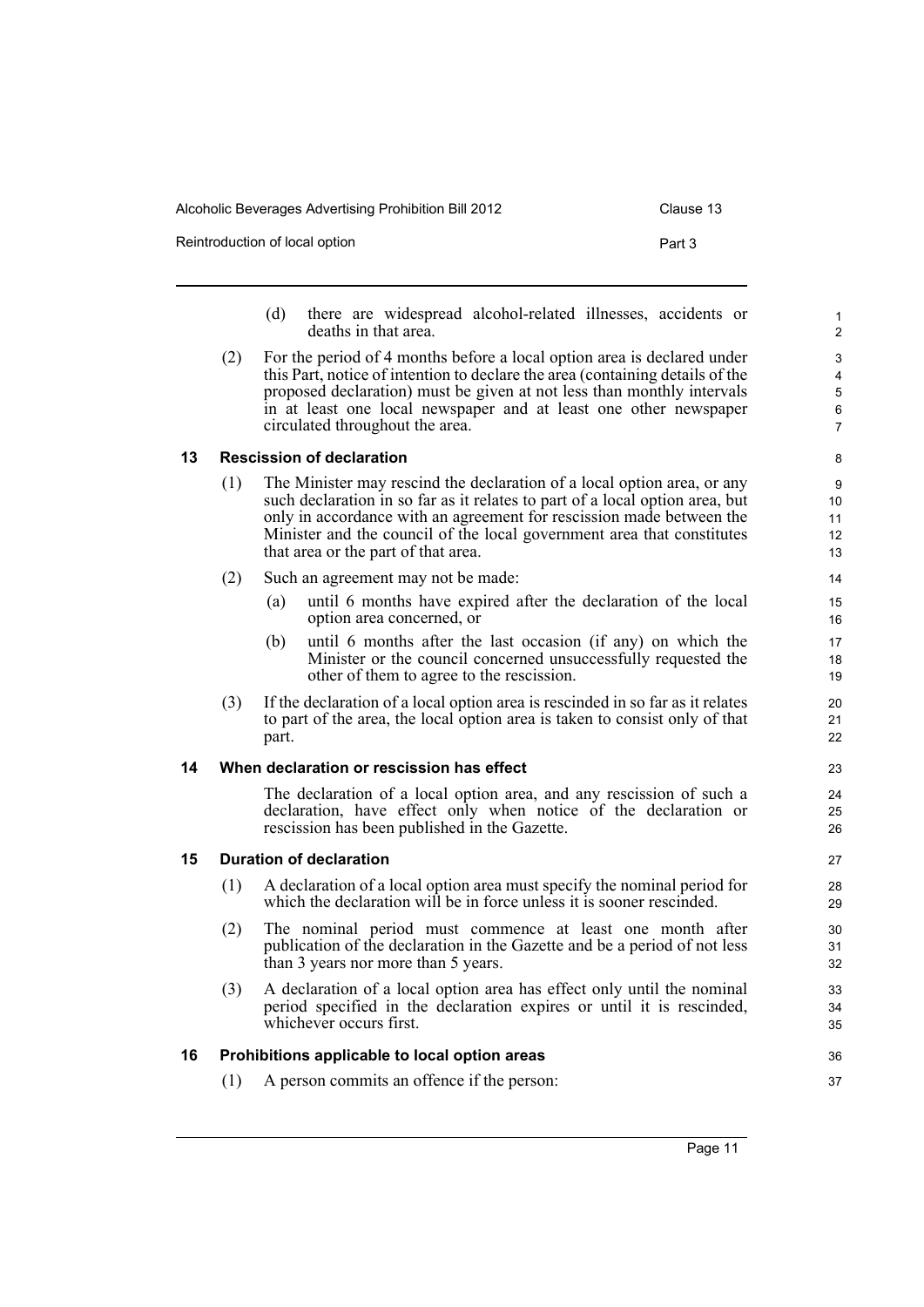Part 3 Reintroduction of local option

|     | (a) | buys, sells or (for any direct or indirect material benefit to the<br>person delivering) delivers any quantity of an alcoholic beverage,<br>or                                                                                                                                                                                                                                                                                                                                                       | $\mathbf{1}$<br>$\overline{2}$<br>3    |
|-----|-----|------------------------------------------------------------------------------------------------------------------------------------------------------------------------------------------------------------------------------------------------------------------------------------------------------------------------------------------------------------------------------------------------------------------------------------------------------------------------------------------------------|----------------------------------------|
|     | (b) | consumes any alcoholic beverage in a public place,<br>within any local option area declared under this Part while the<br>declaration is in force.                                                                                                                                                                                                                                                                                                                                                    | 4<br>5<br>6                            |
|     |     | Maximum penalty: 1 penalty unit.                                                                                                                                                                                                                                                                                                                                                                                                                                                                     | $\overline{7}$                         |
| (2) |     | If the declaration is expressed to be limited to specified hours or other<br>periods of time, the declaration is taken not to be in force at any other<br>time for the purposes of subsection $(1)$ .                                                                                                                                                                                                                                                                                                | 8<br>9<br>10                           |
| (3) |     | If a person is convicted of an offence under this section of buying,<br>selling or delivering a quantity of an alcoholic beverage, the beverage<br>and any bottle, keg, barrel, cask or other container in which it is<br>contained:                                                                                                                                                                                                                                                                 | 11<br>12<br>13<br>14                   |
|     | (a) | are forfeited to the Crown, and                                                                                                                                                                                                                                                                                                                                                                                                                                                                      | 15                                     |
|     | (b) | may be seized by an authorised officer or any police officer, and                                                                                                                                                                                                                                                                                                                                                                                                                                    | 16                                     |
|     | (c) | are to be disposed of as the Minister directs.                                                                                                                                                                                                                                                                                                                                                                                                                                                       | 17                                     |
| (4) |     | After notice of the declaration of a local option area has been published<br>in the Gazette and before the declaration commences to be in force, the<br>average monthly quantity of any kind of alcoholic beverage sold from<br>premises within that area that are (or are required to be) licensed for the<br>purpose under the <i>Liquor Act 2007</i> is not to exceed the average monthly<br>quantity of that kind of liquor sold per month for the 12 months before<br>the notice was published. | 18<br>19<br>20<br>21<br>22<br>23<br>24 |
| (5) |     | The regulations may provide for the making, keeping and inspection of<br>records of sales of alcoholic beverages for the purpose of ensuring that<br>subsection (4) is complied with.                                                                                                                                                                                                                                                                                                                | 25<br>26<br>27                         |
| (6) |     | If any quantity of an alcoholic beverage is sold in contravention of this<br>section at any premises licensed under the <i>Liquor Act 2007</i> , any licence<br>for the premises granted under that Act is taken to be cancelled.                                                                                                                                                                                                                                                                    | 28<br>29<br>30                         |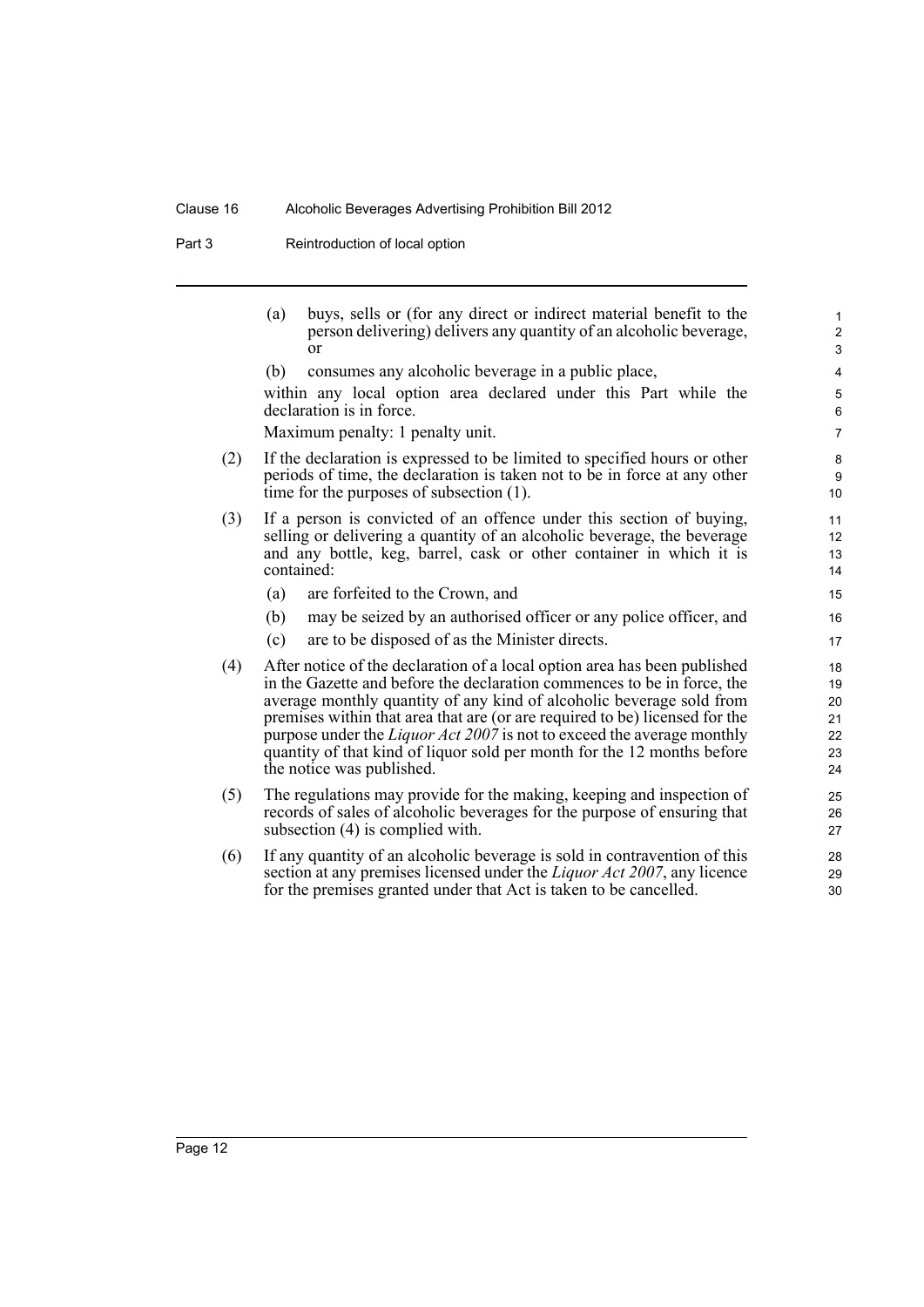| Alcoholic Beverages Advertising Prohibition Bill 2012 | Clause 17 |
|-------------------------------------------------------|-----------|
| Alcohol Advertising Prohibition Committee             | Part 4    |

<span id="page-20-2"></span><span id="page-20-1"></span><span id="page-20-0"></span>

| Part 4 |                                   | <b>Alcohol Advertising Prohibition Committee</b>                                                                                                                                                                                                                                                                                   | 1                          |
|--------|-----------------------------------|------------------------------------------------------------------------------------------------------------------------------------------------------------------------------------------------------------------------------------------------------------------------------------------------------------------------------------|----------------------------|
| 17     |                                   | <b>Alcohol Advertising Prohibition Committee</b>                                                                                                                                                                                                                                                                                   | 2                          |
|        | (1)                               | The Alcohol Advertising Prohibition Committee is established.                                                                                                                                                                                                                                                                      | 3                          |
|        | (2)                               | The Committee is to consist of 5 members appointed by the Minister, of<br>whom:                                                                                                                                                                                                                                                    | 4<br>5                     |
|        |                                   | (a)<br>1 is to be appointed as Chairperson, and                                                                                                                                                                                                                                                                                    | 6                          |
|        |                                   | 3 are to be appointed on the nomination of the Director-General<br>(b)<br>of the Ministry of Health, and                                                                                                                                                                                                                           | 7<br>8                     |
|        |                                   | 1 is to be a person nominated by the Chief Executive Officer of<br>(c)<br>the Outdoor Advertising Association of Australia.                                                                                                                                                                                                        | 9<br>10                    |
|        | (3)                               | Schedule 1 sets out provisions with respect to the members and<br>meetings of the Committee.                                                                                                                                                                                                                                       | 11<br>12                   |
| 18     |                                   | <b>Functions of Committee</b>                                                                                                                                                                                                                                                                                                      | 13                         |
|        | (1)                               | The Alcohol Advertising Prohibition Committee is to prepare and<br>submit to the Minister a code which provides for the regular and<br>progressive stages in accordance with which advertisements to which<br>section 6 applies should be removed or obscured and sponsorships to<br>which section 9 applies should be terminated. | 14<br>15<br>16<br>17<br>18 |
|        | (2)                               | The code is to provide for the removal or obscuring of advertisements<br>and the termination of sponsorships by the relevant day.                                                                                                                                                                                                  | 19<br>20                   |
|        | (3)                               | The Committee's initial advice concerning the provisions of the code is<br>to be given within 3 months after the commencement of this section.                                                                                                                                                                                     | 21<br>22                   |
|        | (4)                               | The Committee has such other advisory functions as the Minister may<br>determine.                                                                                                                                                                                                                                                  | 23<br>24                   |
| 19     | <b>Responsibility of Minister</b> |                                                                                                                                                                                                                                                                                                                                    | 25                         |
|        | (1)                               | The Minister is required to recommend to the Governor the making of<br>regulations which will ensure:                                                                                                                                                                                                                              | 26<br>27                   |
|        |                                   | the removal or obscuring of advertisements to which section 6<br>(a)<br>applies, and                                                                                                                                                                                                                                               | 28<br>29                   |
|        |                                   | the termination of sponsorships to which section 9 applies,<br>(b)<br>by regular and progressive stages.                                                                                                                                                                                                                           | 30<br>31                   |
|        | (2)                               | The Minister, in making any recommendation under this section, must<br>consider any code submitted and any advice given by the Alcohol<br>Advertising Prohibition Committee.                                                                                                                                                       | 32<br>33<br>34             |
|        | (3)                               | This section does not apply to an advertisement or sponsorship which is                                                                                                                                                                                                                                                            | 35                         |

<span id="page-20-3"></span>the subject of an exemption under section 10.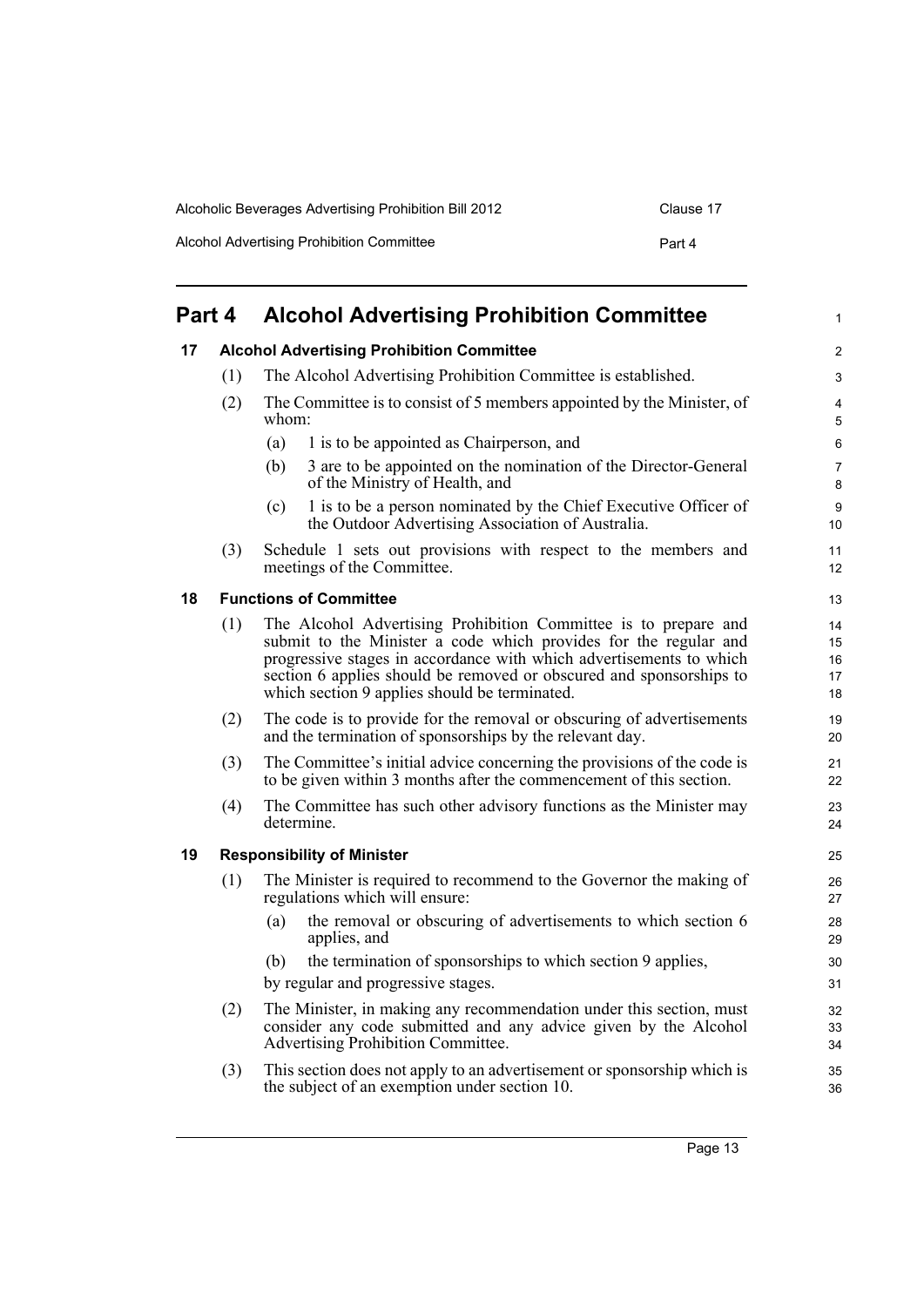Part 4 Alcohol Advertising Prohibition Committee

### <span id="page-21-0"></span>**20 Provision of assistance to Committee**

For the purpose of the exercise of its functions, the Director-General of the Ministry of Health is to provide the Alcohol Advertising Prohibition Committee with such assistance as it may reasonably require.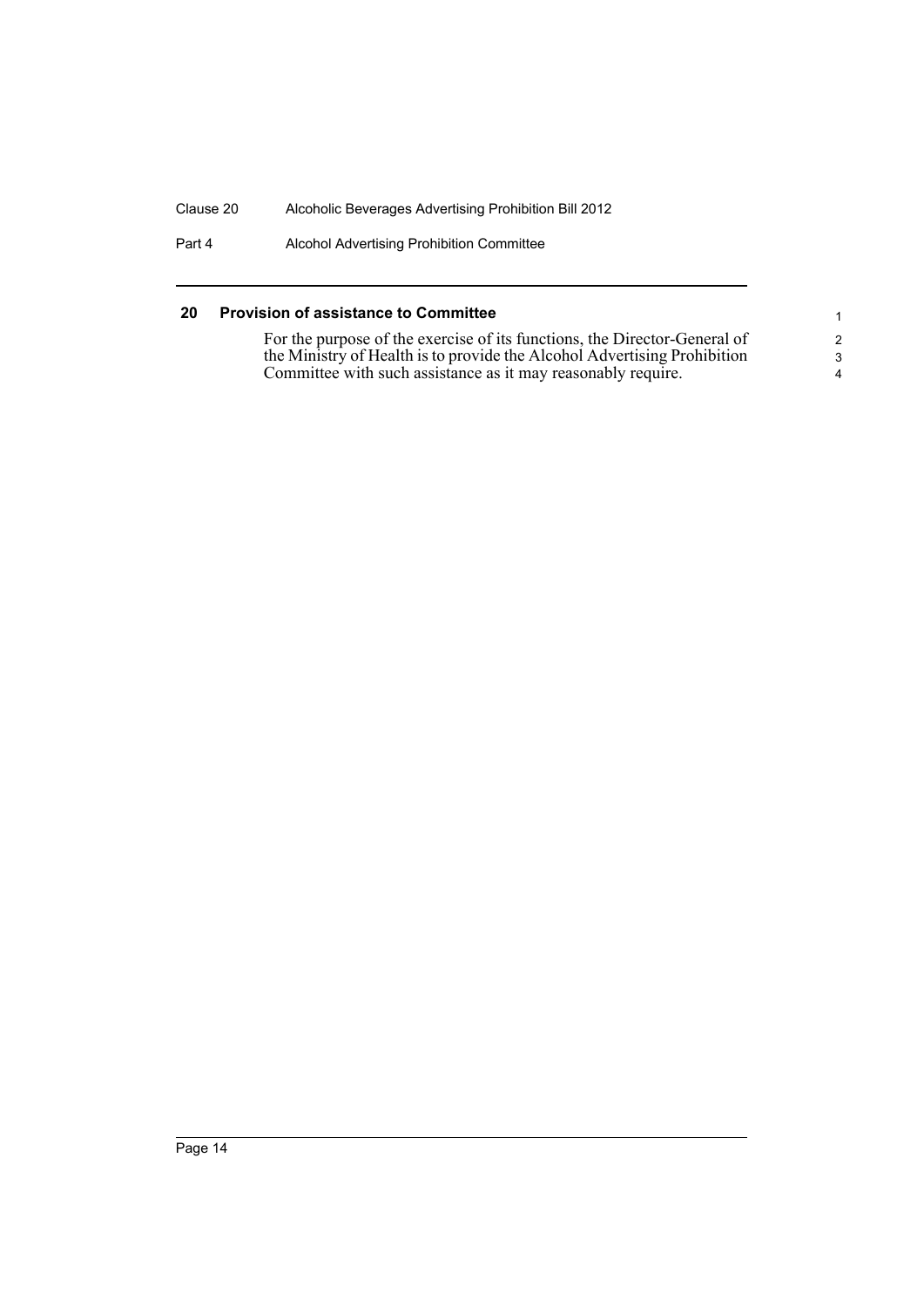Alcoholic Beverages Advertising Prohibition Bill 2012 Clause 21

Enforcement **Part 5** 

1

# <span id="page-22-1"></span><span id="page-22-0"></span>**Part 5 Enforcement 21 Removal of certain advertisements**

- (1) This section applies to an alcohol advertisement:
	- (a) if the advertisement was placed or displayed in contravention of this Act or the regulations, or
	- (b) after the relevant day or such earlier day as may be prescribed by the regulations either generally or in a particular case or class of cases, whether or not the advertisement was placed or displayed in contravention of this Act or the regulations.
- (2) If an alcohol advertisement is situated in a public place or on any premises from which it can be seen from a public place, the Local Court may order:
	- (a) that the advertisement be removed or obscured by an authorised officer, and
	- (b) if any person has been convicted of an offence against this Act or the regulations relating to the placing or displaying of the advertisement, that the person pay the reasonable costs incurred by the authorised officer in removing or obscuring the advertisement.
- (3) Subsection (2) does not apply to an advertisement that is displayed inside a shop or other retail outlet where alcoholic beverages are offered or exposed for sale and that complies with the regulations.
- (4) An authorised officer does not commit a civil wrong and is not liable for damages for anything done or omitted to be done while removing or obscuring an alcohol advertisement with reasonable care under the authority of such an order.
- (5) Any alcohol advertisement in the form of an article that is removed in accordance with such an order is taken to be the property of such person as is specified in the order.
- (6) If any costs are payable under such an order, they may be recovered in a court of competent jurisdiction as a debt due to the Crown or a council, as the case requires.
- (7) This section does not apply to an alcohol advertisement while it may be lawfully displayed in accordance with an exemption provided by this Act or the regulations.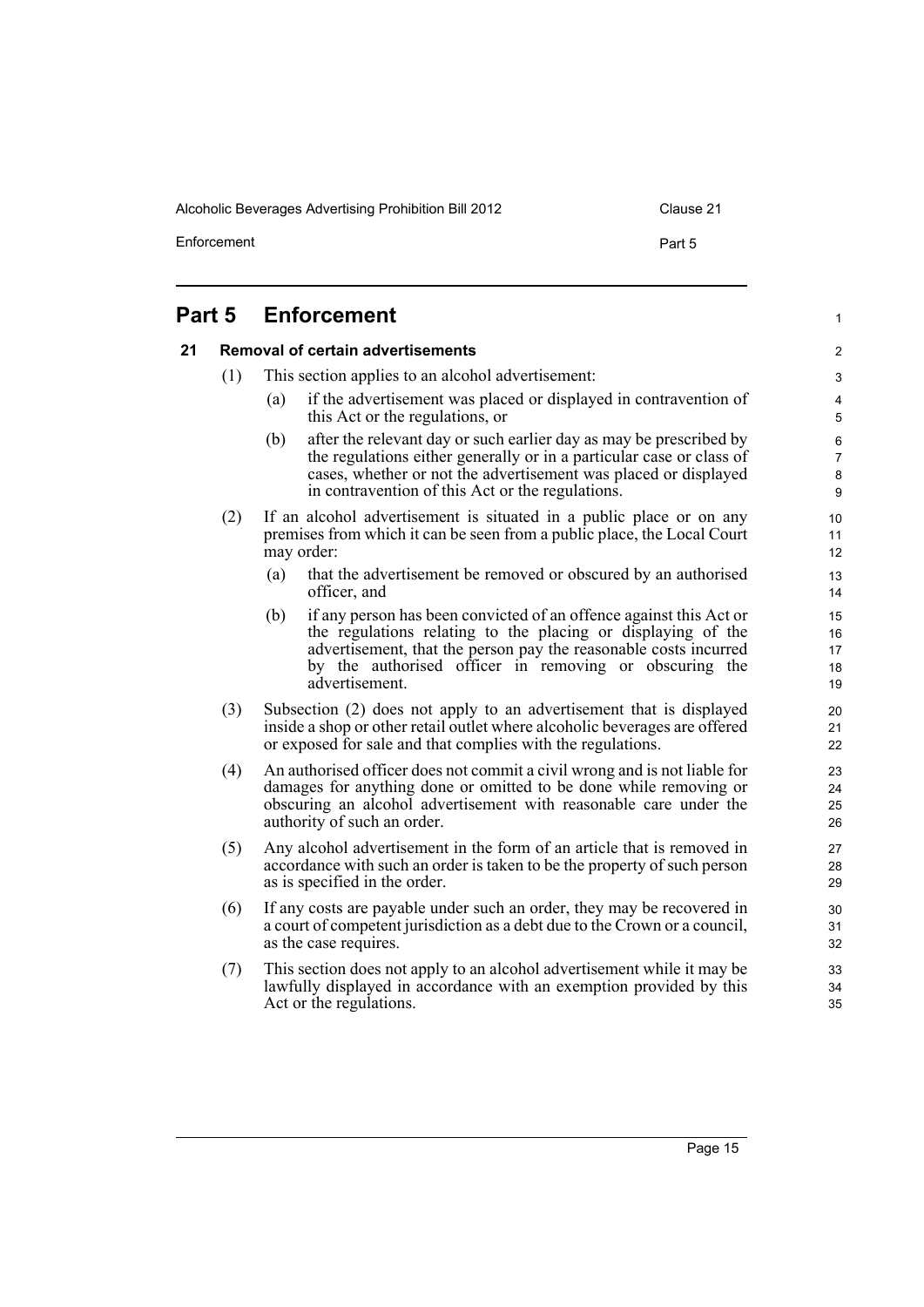Part 5 Enforcement

<span id="page-23-4"></span><span id="page-23-3"></span><span id="page-23-2"></span><span id="page-23-1"></span><span id="page-23-0"></span>

|     |                                                                                                                                                                                                                                                                                                                                                      | 1                                                                                                                                                                                                                                                                                                                                                                                                                                                                                                                                                                                                                                               |
|-----|------------------------------------------------------------------------------------------------------------------------------------------------------------------------------------------------------------------------------------------------------------------------------------------------------------------------------------------------------|-------------------------------------------------------------------------------------------------------------------------------------------------------------------------------------------------------------------------------------------------------------------------------------------------------------------------------------------------------------------------------------------------------------------------------------------------------------------------------------------------------------------------------------------------------------------------------------------------------------------------------------------------|
| (1) | An authorised officer may enter any premises to remove or obscure an<br>alcohol advertisement under the authority of an order made by the Local<br>Court.                                                                                                                                                                                            | 2<br>3<br>4                                                                                                                                                                                                                                                                                                                                                                                                                                                                                                                                                                                                                                     |
| (2) | This section does not allow the entry of any premises or part of premises<br>used as a dwelling.                                                                                                                                                                                                                                                     | 5<br>6                                                                                                                                                                                                                                                                                                                                                                                                                                                                                                                                                                                                                                          |
|     |                                                                                                                                                                                                                                                                                                                                                      | 7                                                                                                                                                                                                                                                                                                                                                                                                                                                                                                                                                                                                                                               |
|     | A person must not in any way intimidate or obstruct an authorised<br>officer who is removing or obscuring an alcohol advertisement under<br>the authority of an order made by the Local Court or who is attempting<br>to do so.<br>Maximum penalty: 50 penalty units for a first offence or 100 penalty<br>units for a second or subsequent offence. | 8<br>9<br>10 <sup>°</sup><br>11<br>12<br>13                                                                                                                                                                                                                                                                                                                                                                                                                                                                                                                                                                                                     |
|     |                                                                                                                                                                                                                                                                                                                                                      | 14                                                                                                                                                                                                                                                                                                                                                                                                                                                                                                                                                                                                                                              |
|     | Proceedings for an offence against this Act are not to be commenced<br>without the consent in writing of the Director-General of the Ministry<br>of Health or a person authorised by him or her in writing for the purpose<br>of this section.                                                                                                       | 15<br>16<br>17<br>18                                                                                                                                                                                                                                                                                                                                                                                                                                                                                                                                                                                                                            |
|     |                                                                                                                                                                                                                                                                                                                                                      | 19                                                                                                                                                                                                                                                                                                                                                                                                                                                                                                                                                                                                                                              |
| (1) | A person who commits an offence under section 6 (1), (2) or (3), 7 (1),<br>8 (1), 9 (1) or (2) or 30 (1) is liable:                                                                                                                                                                                                                                  | 20<br>21                                                                                                                                                                                                                                                                                                                                                                                                                                                                                                                                                                                                                                        |
|     | in the case of an individual, to a penalty of not more than:<br>(a)                                                                                                                                                                                                                                                                                  | 22                                                                                                                                                                                                                                                                                                                                                                                                                                                                                                                                                                                                                                              |
|     | (i)                                                                                                                                                                                                                                                                                                                                                  | 23                                                                                                                                                                                                                                                                                                                                                                                                                                                                                                                                                                                                                                              |
|     |                                                                                                                                                                                                                                                                                                                                                      | 24                                                                                                                                                                                                                                                                                                                                                                                                                                                                                                                                                                                                                                              |
|     |                                                                                                                                                                                                                                                                                                                                                      | 25                                                                                                                                                                                                                                                                                                                                                                                                                                                                                                                                                                                                                                              |
|     |                                                                                                                                                                                                                                                                                                                                                      | 26                                                                                                                                                                                                                                                                                                                                                                                                                                                                                                                                                                                                                                              |
|     |                                                                                                                                                                                                                                                                                                                                                      | 27                                                                                                                                                                                                                                                                                                                                                                                                                                                                                                                                                                                                                                              |
|     | subsection $(1)$ , the offender is liable to a penalty of not more than:                                                                                                                                                                                                                                                                             | 28<br>29                                                                                                                                                                                                                                                                                                                                                                                                                                                                                                                                                                                                                                        |
|     | 50 penalty units in the case of an individual, or<br>(a)                                                                                                                                                                                                                                                                                             | 30                                                                                                                                                                                                                                                                                                                                                                                                                                                                                                                                                                                                                                              |
|     | 200 penalty units in the case of a body corporate,<br>(b)                                                                                                                                                                                                                                                                                            | 31                                                                                                                                                                                                                                                                                                                                                                                                                                                                                                                                                                                                                                              |
|     | penalty specified in that subsection.                                                                                                                                                                                                                                                                                                                | 32<br>33                                                                                                                                                                                                                                                                                                                                                                                                                                                                                                                                                                                                                                        |
|     |                                                                                                                                                                                                                                                                                                                                                      | 34                                                                                                                                                                                                                                                                                                                                                                                                                                                                                                                                                                                                                                              |
| (1) | Proceedings for an offence against this Act or the regulations may be<br>disposed of in a summary manner before the Local Court.                                                                                                                                                                                                                     | 35<br>36                                                                                                                                                                                                                                                                                                                                                                                                                                                                                                                                                                                                                                        |
|     | (2)                                                                                                                                                                                                                                                                                                                                                  | Power of entry<br>Intimidation or obstruction of authorised officer<br><b>Consent required for prosecutions</b><br><b>Penalties</b><br>50 penalty units for a first offence, or<br>100 penalty units for a second or subsequent offence, or<br>(ii)<br>in the case of a body corporate, to a penalty of not more than:<br>(b)<br>200 penalty units for a first offence, or<br>(i)<br>400 penalty units for a second or subsequent offence.<br>(ii)<br>If a continuing state of affairs is created by an offence referred to in<br>in respect of each day on which that offence continues, in addition to the<br><b>Proceedings for offences</b> |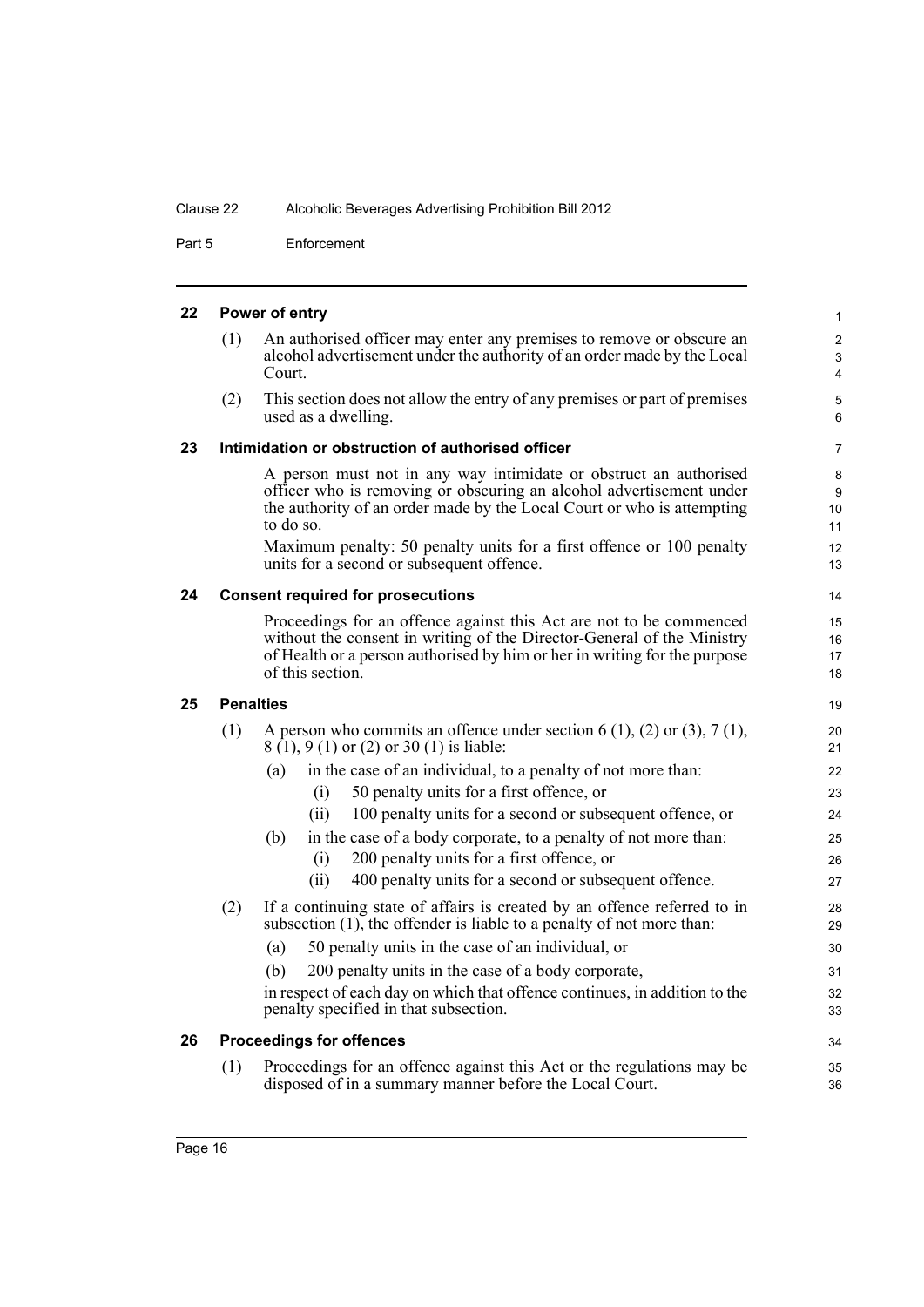Alcoholic Beverages Advertising Prohibition Bill 2012 Clause 2012

| Clause |  |
|--------|--|
|        |  |

| Enforcement | Part 5 |
|-------------|--------|
|             |        |

- (2) An offence against this Act may be dealt with as an indictable offence, but only if the prosecutor proposes that the offence be so dealt with.
- (3) If proceedings for an offence against this Act or the regulations are disposed of in a summary manner before the Local Court, the maximum penalty that may be imposed is 100 penalty units, or the maximum penalty for the offence (whichever is the lesser), despite any other provision of this Act.
- (4) If proceedings for such an offence are taken on indictment, the maximum penalty that may be imposed is the maximum penalty for the offence.
- (5) Proceedings for such an offence may be commenced at any time within 12 months after the date on which the offence is alleged to have been committed.

### <span id="page-24-0"></span>**27 Offences by bodies corporate**

- (1) When a body corporate commits an offence under this Act or the regulations, every officer of the body corporate commits the same offence unless he or she proves that:
	- (a) the offence was committed without his or her consent or connivance, and
	- (b) he or she exercised all such due diligence to prevent the commission of that offence as he or she ought to have exercised, having regard to the nature of his or her functions in that capacity and to all the circumstances.
- (2) In subsection (1):

*officer*, in relation to a body corporate, means:

- (a) a director, secretary or executive officer of the body corporate, or
- (b) a receiver, or receiver and manager, of property of the body corporate, or any other authorised person who enters into possession or assumes control of property of the body corporate for the purpose of enforcing any charge, or
- (c) an official manager or a deputy official manager of the body corporate, or
- (d) a liquidator of the body corporate, or
- (e) a trustee or other person administering a compromise or arrangement made between the body corporate and another person or other persons,

and includes any other person, by whatever name called and whether or not a director of the body corporate, who is concerned, or takes part, in the management of the body corporate.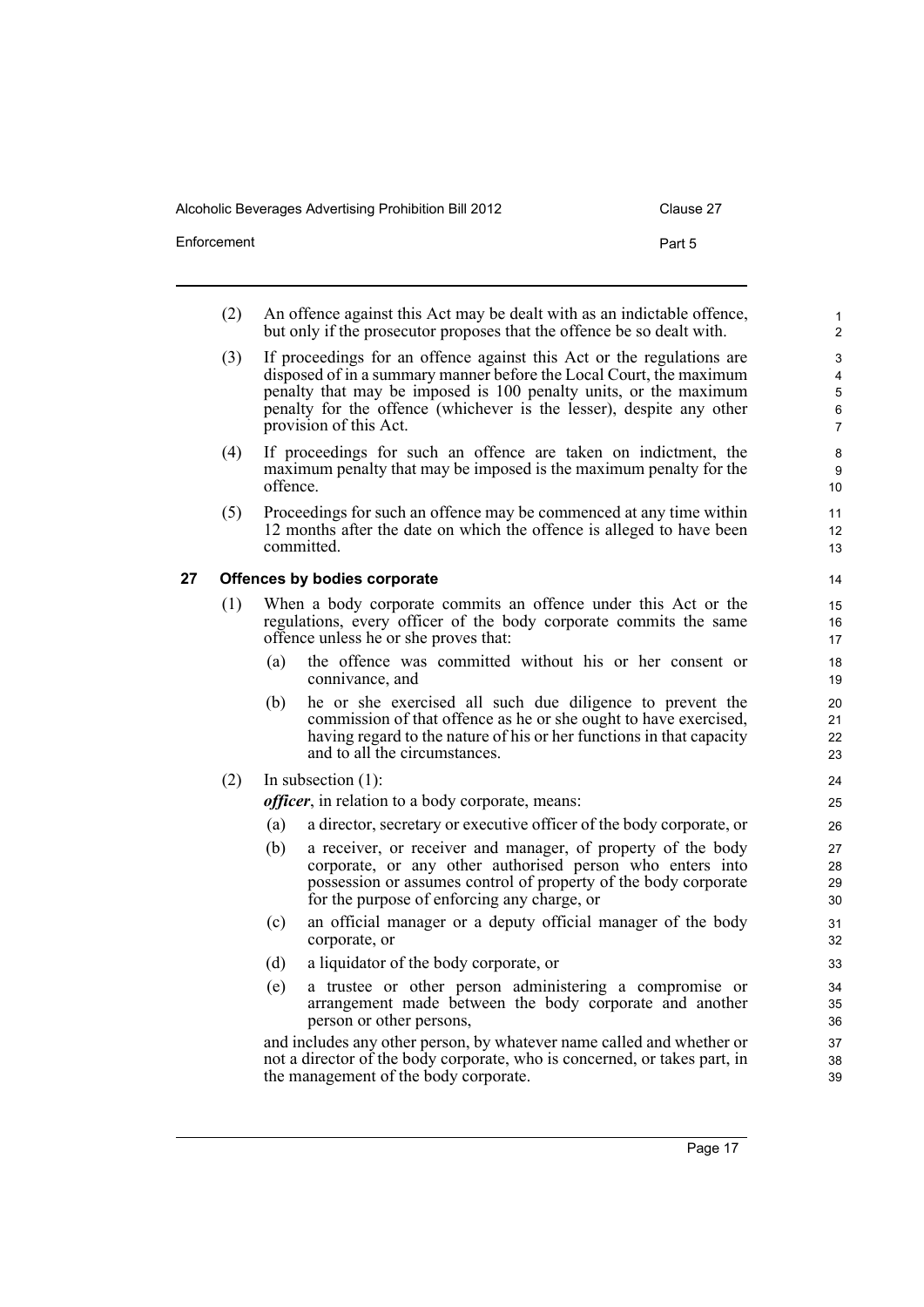Part 6 General

| Part 6 |  | <b>General</b> |  |
|--------|--|----------------|--|
|--------|--|----------------|--|

<span id="page-25-3"></span><span id="page-25-2"></span><span id="page-25-1"></span><span id="page-25-0"></span>

| 28 |     | Certain civil proceedings barred                                                                                                                                                                                                                                                                    | $\overline{c}$             |
|----|-----|-----------------------------------------------------------------------------------------------------------------------------------------------------------------------------------------------------------------------------------------------------------------------------------------------------|----------------------------|
|    |     | An action at law or in equity does not lie against a person for:                                                                                                                                                                                                                                    | 3                          |
|    |     | the omission to do any thing the doing of which, or<br>(a)                                                                                                                                                                                                                                          | 4                          |
|    |     | (b)<br>the doing of any thing the omission to do which,                                                                                                                                                                                                                                             | 5                          |
|    |     | would constitute an offence under this Act.                                                                                                                                                                                                                                                         | 6                          |
| 29 |     | <b>Regulations</b>                                                                                                                                                                                                                                                                                  | 7                          |
|    | (1) | The Governor may make regulations prescribing all matters that are<br>required or permitted by this Act to be prescribed, or are necessary or<br>convenient to be prescribed for giving effect to the purposes of this Act,<br>and, in particular:                                                  | 8<br>9<br>10<br>11         |
|    |     | prescribing the labelling of packages containing alcoholic<br>(a)<br>beverages, including the position of labels on packages and the<br>size, colour, style and nature of labels or labelling, and                                                                                                  | 12<br>13<br>14             |
|    |     | prescribing the size, colour, style, position and nature of alcohol<br>(b)<br>advertisements displayed inside shops and other retail outlets<br>where alcoholic beverages are offered or exposed for sale, and<br>any statements or warnings to be included in those alcohol<br>advertisements, and | 15<br>16<br>17<br>18<br>19 |
|    |     | prescribing the duty of persons packing, or causing other persons<br>(c)<br>to pack, specified alcoholic beverages prepared for drinking to<br>label those alcoholic beverages in a specified manner, and                                                                                           | 20<br>21<br>22             |
|    |     | prohibiting the sale of packages containing specified alcoholic<br>(d)<br>beverages prepared for drinking unless those packages are<br>labelled in a specified manner, and                                                                                                                          | 23<br>24<br>25             |
|    |     | exempting persons from any of the requirements made by<br>(e)<br>section 16, but only in specified circumstances and where the<br>quantity of alcoholic beverage concerned does not exceed that<br>specified in relation to those circumstances, and                                                | 26<br>27<br>28<br>29       |
|    |     | (f)<br>creating offences and providing in respect of any such offence a<br>penalty not exceeding 10 penalty units.                                                                                                                                                                                  | $30\,$<br>31               |
|    | (2) | In this section, <i>specified</i> means specified in regulations made under this<br>section.                                                                                                                                                                                                        | 32<br>33                   |
| 30 |     | <b>Warnings</b>                                                                                                                                                                                                                                                                                     | 34                         |
|    | (1) | The producer of an alcoholic beverage commits an offence if a warning<br>prescribed by the regulations is not displayed, in accordance with the<br>regulations, on the packaging in which the alcoholic beverage is sold or<br>supplied by the producer.                                            | 35<br>36<br>37<br>38       |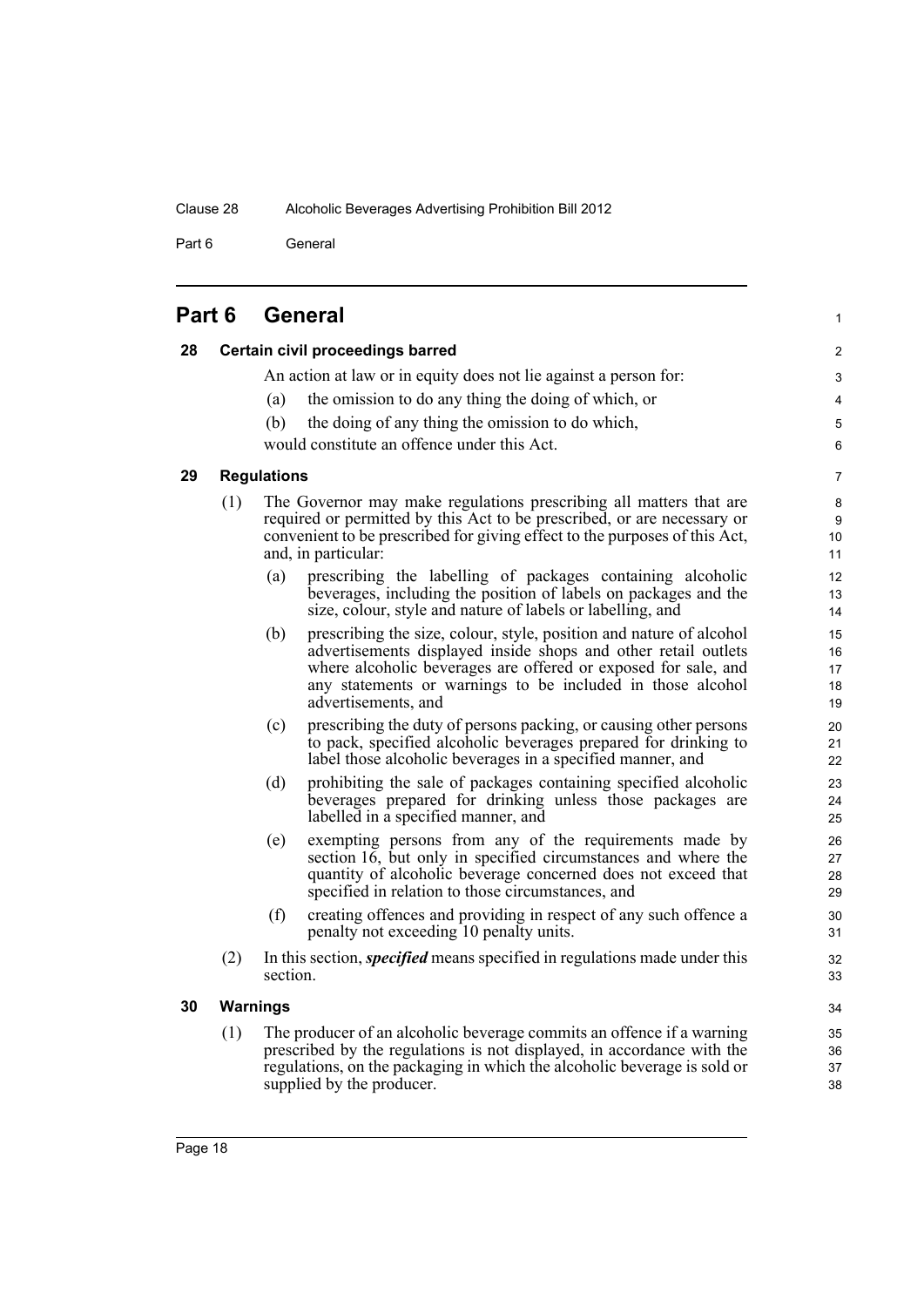Alcoholic Beverages Advertising Prohibition Bill 2012 Clause 31

<span id="page-26-0"></span> $\overline{\phantom{0}}$ 

General **Part 6** 

practicable after the completion of that report.

|    | (2)                                                                                                      | The warning must give information about the harmful effects of alcohol<br>consumption. | $\mathbf{1}$<br>2 |
|----|----------------------------------------------------------------------------------------------------------|----------------------------------------------------------------------------------------|-------------------|
|    |                                                                                                          | <b>Note.</b> The following are examples of warnings that may be prescribed:            | 3                 |
|    |                                                                                                          | alcohol consumption can be harmful to your health and can cause:<br>(a)                | 4                 |
|    |                                                                                                          | cirrhosis of the liver, and<br>(i)                                                     | 5                 |
|    |                                                                                                          | permanent brain damage,<br>(ii)                                                        | 6                 |
|    |                                                                                                          | alcohol consumption often leads to deaths on the road.<br>(b)                          | 7                 |
| 31 |                                                                                                          | <b>Review of Act</b>                                                                   | 8                 |
|    | (1)                                                                                                      | Within a period of 12 months commencing on the third anniversary of                    | 9                 |
|    |                                                                                                          | the day on which this Act commenced, the Minister must cause an                        | 10                |
|    | investigation and review to be conducted and a report prepared,<br>concerning the operation of this Act. |                                                                                        | 11                |
|    |                                                                                                          |                                                                                        | 12                |
|    | (2)                                                                                                      | The Minister must cause a copy of the report referred to in                            | 13                |
|    |                                                                                                          | subsection (1) to be laid before each House of Parliament as soon as is                | 14                |
|    |                                                                                                          | practicable after the completion of that report.                                       | 15                |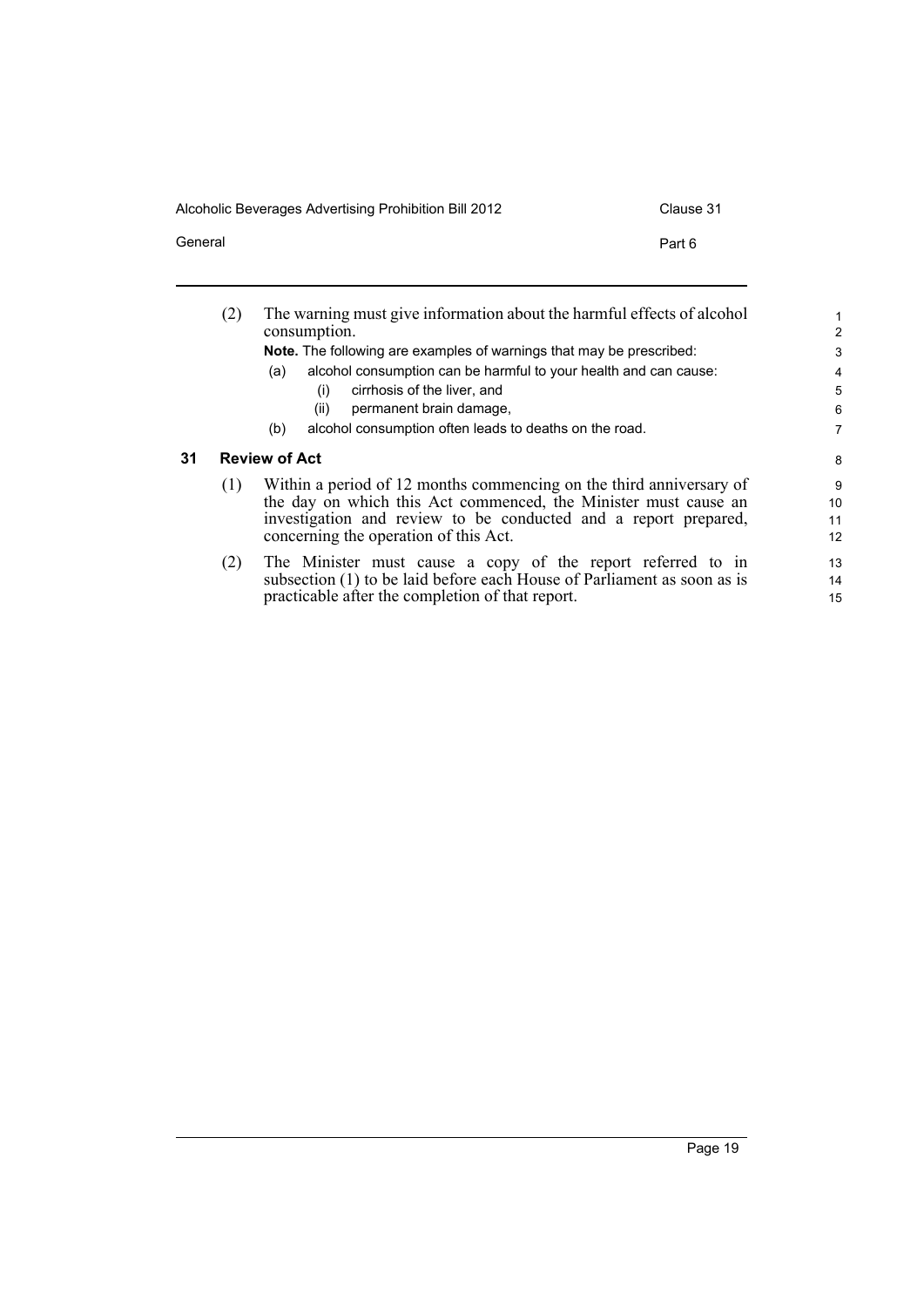Schedule 1 Provisions relating to Alcohol Advertising Prohibition Committee

# <span id="page-27-0"></span>**Schedule 1 Provisions relating to Alcohol Advertising Prohibition Committee**

(Section 17 (3))

|              |                                     |                       | (Section 17 (3))                                                                                                                                                                                                                                                                | 3                   |  |
|--------------|-------------------------------------|-----------------------|---------------------------------------------------------------------------------------------------------------------------------------------------------------------------------------------------------------------------------------------------------------------------------|---------------------|--|
| 1            |                                     | <b>Nominations</b>    |                                                                                                                                                                                                                                                                                 | $\overline{4}$      |  |
|              | (1)                                 |                       | A nomination of a member of the Committee must:                                                                                                                                                                                                                                 | 5                   |  |
|              |                                     | (a)                   | be submitted in writing to the Minister at the request of the<br>Minister, and                                                                                                                                                                                                  | 6<br>$\overline{7}$ |  |
|              |                                     | (b)                   | be in respect of a person who is prepared to be a member.                                                                                                                                                                                                                       | 8                   |  |
|              | (2)                                 |                       | If a person does not submit a nomination within 30 days after the<br>making of the relevant request, the Minister may appoint a person to be<br>the member concerned to represent the interests of the person or body<br>in default until the relevant nomination is submitted. | 9<br>10<br>11<br>12 |  |
| $\mathbf{2}$ |                                     | <b>Term of office</b> |                                                                                                                                                                                                                                                                                 | 13                  |  |
|              |                                     |                       | A member has such term of office, not exceeding 4 years, as may be<br>specified by the Minister in the instrument appointing the member.                                                                                                                                        | 14<br>15            |  |
| 3            | Quorum                              |                       |                                                                                                                                                                                                                                                                                 |                     |  |
|              |                                     |                       | Three members constitute a quorum for a meeting of the Committee.                                                                                                                                                                                                               | 17                  |  |
| 4            | <b>Presiding member</b>             |                       |                                                                                                                                                                                                                                                                                 |                     |  |
|              | (1)                                 |                       | The Chairperson is to preside at each meeting of the Committee at<br>which the Chairperson is present.                                                                                                                                                                          | 19<br>20            |  |
|              | (2)                                 |                       | In the absence of the Chairperson from a meeting of the Committee, the<br>members present are to select from among their number a member to<br>preside at the meeting.                                                                                                          | 21<br>22<br>23      |  |
| 5            | <b>Decisions of Committee</b><br>24 |                       |                                                                                                                                                                                                                                                                                 |                     |  |
|              | (1)                                 |                       | A decision supported by the votes of the majority of the members<br>present and voting at a meeting of the Committee is the decision of the<br>Committee.                                                                                                                       | 25<br>26<br>27      |  |
|              | (2)                                 |                       | Each member present at a meeting of the Committee is entitled to one<br>vote on a matter arising for determination at the meeting.                                                                                                                                              | 28<br>29            |  |
| 6            |                                     |                       | <b>Calling of first meeting</b>                                                                                                                                                                                                                                                 | 30                  |  |
|              |                                     |                       | The Minister is to call the first meeting of the Committee in such<br>manner as the Minister thinks fit.                                                                                                                                                                        | 31<br>32            |  |